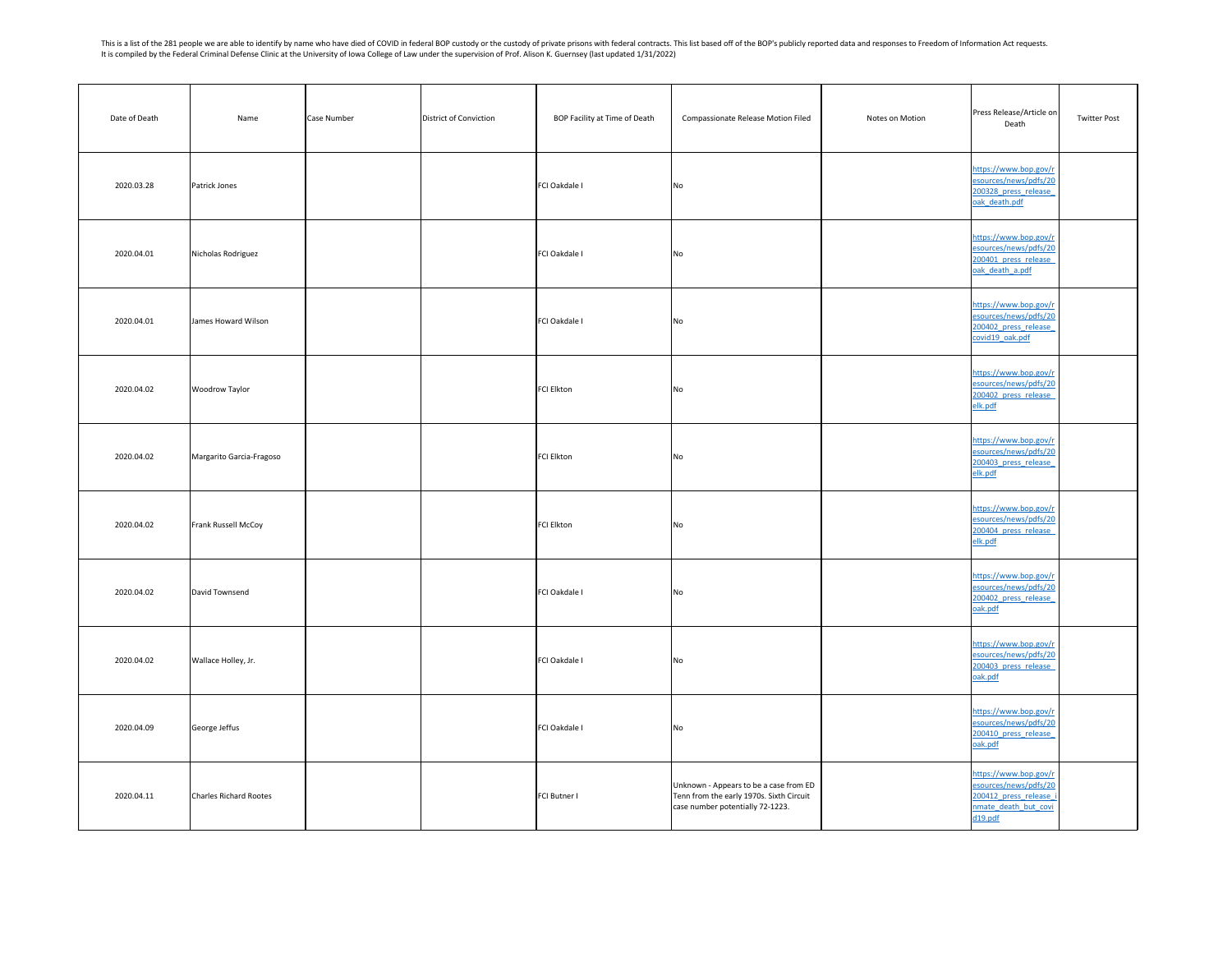| 2020.04.12 | Andre Williams            | 3:04-cr-00095-MCR-CJK | FCI Butner I        | Yes.                                                                   | Court granted C/R on April 1 but stayed<br>the order. Stay was lifted on April 10. Mr. esources/news/pdfs/20<br>Williams tested positive on April 5 and<br>died on April 12. | https://www.bop.gov/r<br>200413 2 press releas<br>e butner.pdf                          |
|------------|---------------------------|-----------------------|---------------------|------------------------------------------------------------------------|------------------------------------------------------------------------------------------------------------------------------------------------------------------------------|-----------------------------------------------------------------------------------------|
| 2020.04.13 | Gary Edward Nixon         |                       | FCI Butner I        | <b>No</b>                                                              |                                                                                                                                                                              | https://www.bop.gov/r<br>esources/news/pdfs/20<br>200413 1 press releas<br>e butner.pdf |
| 2020.04.13 | Alvin Turner              |                       | FCI Elkton          | <b>No</b>                                                              |                                                                                                                                                                              | https://www.bop.gov/r<br>esources/news/pdfs/20<br>200414 press release<br>elkton.pdf    |
| 2020.04.13 | Bradley James Ghilarducci |                       | FCI Terminal Island | <b>No</b>                                                              |                                                                                                                                                                              | https://www.bop.gov/r<br>esources/news/pdfs/20<br>200415 press release t<br>rm.pdf      |
| 2020.04.13 | John Doe                  |                       | <b>FCI Butner I</b> | Unknown.                                                               |                                                                                                                                                                              | https://www.bop.gov/r<br>esources/news/pdfs/20<br>200413 3 press releas<br>e butner.pdf |
| 2020.04.14 | David Ehle                |                       | FCI Elkton          | <b>No</b>                                                              |                                                                                                                                                                              | https://www.bop.gov/r<br>esources/news/pdfs/20<br>200414 press release<br>elk.pdf       |
| 2020.04.15 | Michael Lilley            |                       | FCI Oakdale I       | <b>No</b>                                                              |                                                                                                                                                                              | https://www.bop.gov/r<br>esources/news/pdfs/20<br>200415 press replase<br>oak.pdf       |
| 2020.04.16 | Fabian Tinsley            |                       | FCI Butner I        | Yes.                                                                   | Not COVID related                                                                                                                                                            | https://www.bop.gov/r<br>esources/news/pdfs/20<br>200417 press release<br>bux.pdf       |
| 2020.04.16 | <b>William Hutsell</b>    |                       | FCI Elkton          | <b>No</b>                                                              |                                                                                                                                                                              | https://www.bop.gov/r<br>esources/news/pdfs/20<br>200416 press release<br>elk.pdf       |
| 2020.04.17 | Oliver M. Boling          |                       | USP Lompoc          | Unknown - D.C. Superior Court - Nothing<br>reflected on public docket. |                                                                                                                                                                              | https://www.bop.gov/r<br>esources/news/pdfs/20<br>200418 press release<br>om.pdf        |
| 2020.04.18 | Anthony David Gentile     |                       | FCI Danbury         | <b>No</b>                                                              |                                                                                                                                                                              | https://www.bop.gov/r<br>esources/news/pdfs/20<br>200418 press release<br>dan.pdf       |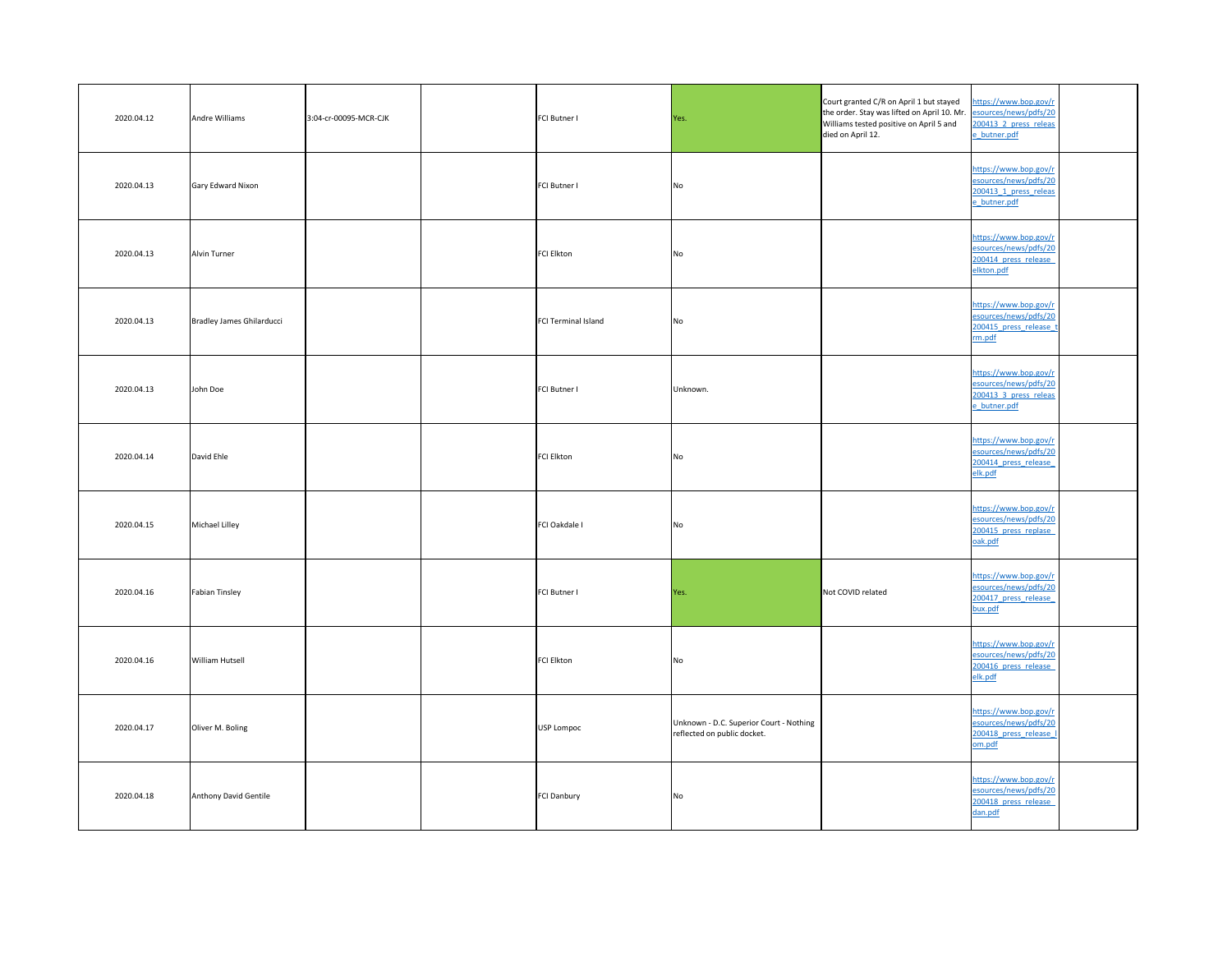| 2020.04.19 | Michael Fleming      | FCI Terminal Island        | No             | https://www.bop.gov/r<br>esources/news/pdfs/20<br>200419 press release t<br>rm.pdf |  |
|------------|----------------------|----------------------------|----------------|------------------------------------------------------------------------------------|--|
| 2020.04.22 | Arnoldo Almeida      | <b>FMC Forth Worth</b>     | No             | https://www.bop.gov/r<br>esources/news/pdfs/20<br>200422 press release f<br>tw.pdf |  |
| 2020.04.24 | John Ng              | FCI Milan                  | No             | https://www.bop.gov/r<br>esources/news/pdfs/20<br>200424 press release<br>mil.pdf  |  |
| 2020.04.24 | Oscar Ortiz          | FMC Forth Worth            | No             | https://www.bop.gov/r<br>esources/news/pdfs/20<br>200425 press release f<br>tw.pdf |  |
| 2020.04.25 | Donnie Grabener      | <b>FMC Forth Worth</b>     | <b>No</b>      | https://www.bop.gov/r<br>esources/news/pdfs/20<br>200425 press release<br>but.pdf  |  |
| 2020.04.26 | <b>Richard Nesby</b> | FCI Elkton                 | <b>No</b>      | https://www.bop.gov/r<br>esources/news/pdfs/20<br>200426 press release<br>elk.pdf  |  |
| 2020.04.27 | Daniel Kimbrough     | FCI Milan                  | No.            | https://www.bop.gov/r<br>esources/news/pdfs/20<br>200427 press release<br>mil.pdf  |  |
| 2020.04.28 | William Walker Minto | <b>FCI Butner I</b>        | N <sub>o</sub> | https://www.bop.gov/r<br>esources/news/pdfs/20<br>200428 press release<br>but.pdf  |  |
| 2020.04.28 | Andrea Circle Bear   | <b>FMC Carswell</b>        | No             | https://www.bop.gov/r<br>esources/news/pdfs/20<br>200428 press release<br>crw.pdf  |  |
| 2020.04.29 | Rex Damon Begay, Sr. | <b>FCI Terminal Island</b> | N <sub>O</sub> | https://www.bop.gov/r<br>esources/news/pdfs/20<br>200429 press release t<br>rm.pdf |  |
| 2020.04.29 | Stephen Cino         | FCI Terminal Island        | No.            | https://www.bop.gov/r<br>esources/news/pdfs/20<br>200430 press release t<br>rm.pdf |  |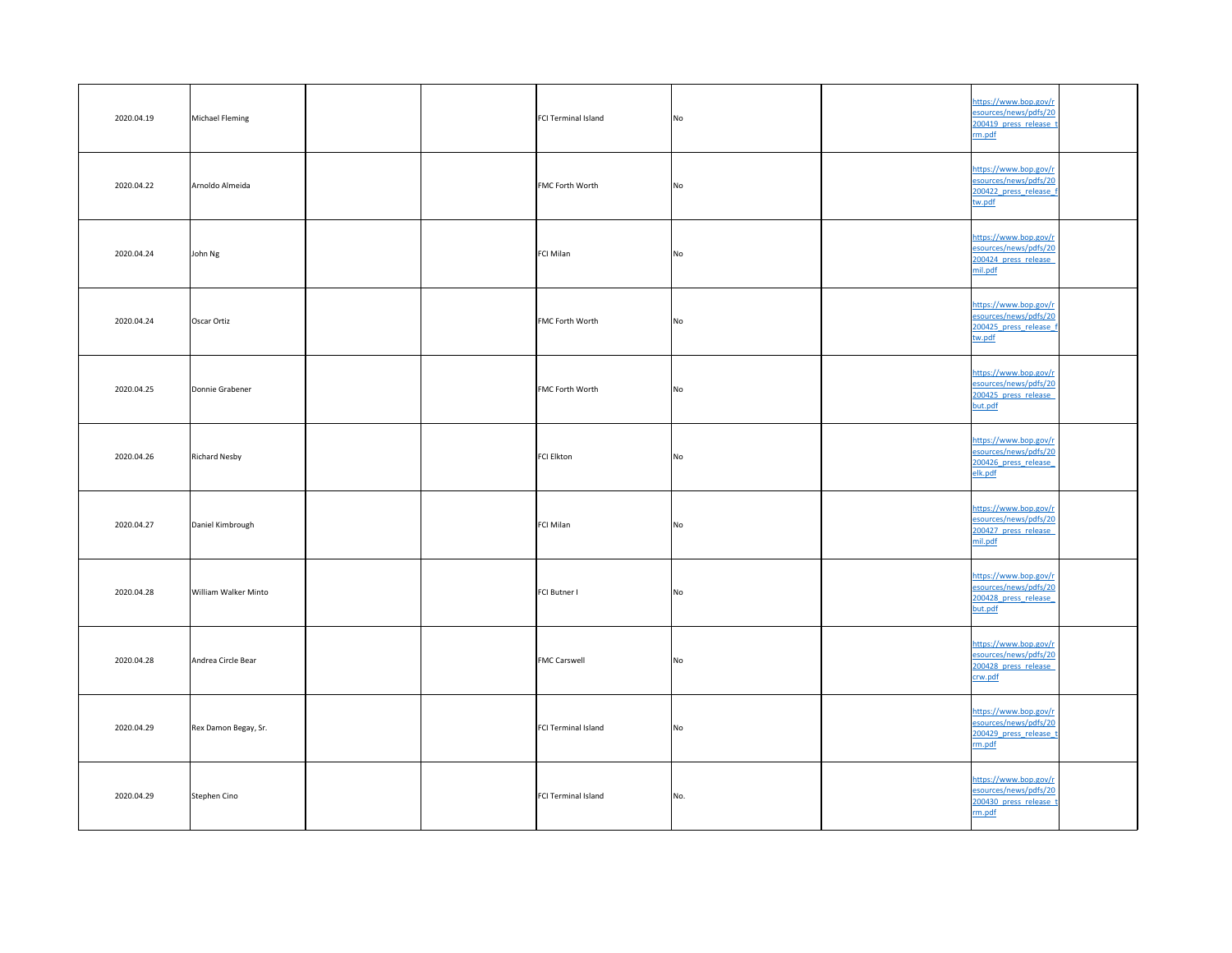| 2020.04.30 | <b>Willie Peterson</b> |                       | <b>FCI Milan</b>       | No.            |                  | https://www.bop.gov/r<br>esources/news/pdfs/20<br>200501 press release<br>mil.pdf   |  |
|------------|------------------------|-----------------------|------------------------|----------------|------------------|-------------------------------------------------------------------------------------|--|
| 2020.04.30 | Leonard Auerbach       |                       | FCI Terminal Island    | No             |                  | https://www.bop.gov/r<br>esources/news/pdfs/20<br>200430 press release t<br>rmb.pdf |  |
| 2020.05.02 | Kevin Ivy              |                       | <b>FMC Forth Worth</b> | No             |                  | https://www.bop.gov/r<br>esources/news/pdfs/20<br>200503 press release f<br>tw.pdf  |  |
| 2020.05.02 | Douglas Allen Reid     |                       | FTC Oklahoma City      | No             |                  | https://www.bop.gov/r<br>esources/news/pdfs/20<br>200502 press release<br>okc.pdf   |  |
| 2020.05.02 | Randy Bise             |                       | USP Yazoo City         | <b>No</b>      |                  | https://www.bop.gov/r<br>esources/news/pdfs/20<br>200505 press release<br>yaz.pdf   |  |
| 2020.05.04 | Eduardo Robles-Holguin |                       | FCI Terminal Island    | No             |                  | https://www.bop.gov/r<br>esources/news/pdfs/20<br>200504 press release t<br>rm.pdf  |  |
| 2020.05.04 | Darrel Underhill       |                       | <b>FMC Devens</b>      | No.            |                  | https://www.bop.gov/r<br>esources/news/pdfs/20<br>200504 press release<br>dev.pdf   |  |
| 2020.05.06 | William E. Miller      | 6:13-cr-06036-DGL-MWP | <b>FCI Butner I</b>    | Yes.           | <b>Pre-COVID</b> | https://www.bop.gov/r<br>esources/news/pdfs/20<br>200507 press release<br>but.pdf   |  |
| 2020.05.06 | James Druggan          |                       | FCI Elkton             | N <sub>o</sub> |                  | https://www.bop.gov/r<br>esources/news/pdfs/20<br>200509 press release<br>elk.pdf   |  |
| 2020.05.06 | Jimmie Lee Houston     |                       | USP Lompoc             | No             |                  | https://www.bop.gov/r<br>esources/news/pdfs/20<br>200507 press release I<br>ox.pdf  |  |
| 2020.05.08 | Michael Brookwalter    |                       | FCI Elkton             | <b>No</b>      |                  | https://www.bop.gov/r<br>esources/news/pdfs/20<br>200509 pres rel elk.pd            |  |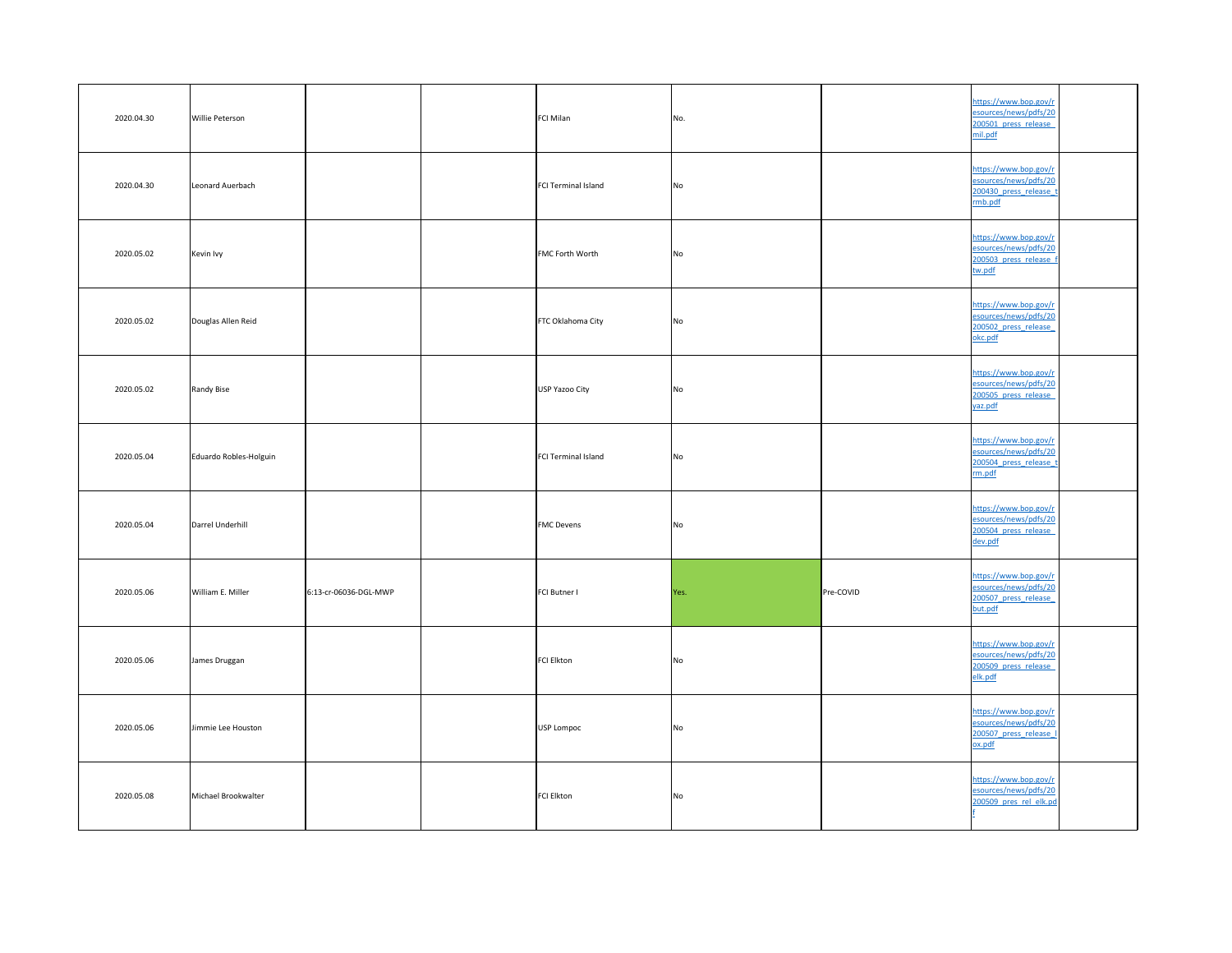| 2020.05.09 | George Escamilla, Sr.      | 1:08-cr-00337-LY  | FCI Oakdale II         | Yes.      | Filed on April 24. Pending at time of<br>death. | https://www.bop.gov/r<br>esources/news/pdfs/20<br>0200509 press release<br>oak.pdf      |
|------------|----------------------------|-------------------|------------------------|-----------|-------------------------------------------------|-----------------------------------------------------------------------------------------|
| 2020.05.09 | Scott Douglas Cutting, Sr. |                   | FCI Terminal Island    | <b>No</b> |                                                 | https://www.bop.gov/r<br>esources/news/pdfs/20<br>200509 press release<br>mi.pdf        |
| 2020.05.10 | Guadalupe Ramos            | 5:11-CR-836-XR-7  | <b>FMC Forth Worth</b> | Yes.      | Filed on April 21. Pending at time of<br>death. | https://www.bop.gov/r<br>esources/news/pdfs/20<br>200510 press release f<br>tw.pdf      |
| 2020.05.11 | Vernon Adderley            |                   | <b>FMC Forth Worth</b> | No        |                                                 | https://www.bop.gov/r<br>esources/news/pdfs/20<br>200512 press release f<br>tw.pdf      |
| 2020.05.11 | Juan Mata                  |                   | <b>FMC</b> Lexington   | No        |                                                 | https://www.bop.gov/r<br>esources/news/pdfs/20<br>200511 press release<br><u>ex.pdf</u> |
| 2020.05.12 | Thomas Rogers              |                   | <b>FMC Forth Worth</b> | No        |                                                 | https://www.bop.gov/r<br>esources/news/pdfs/20<br>200512 press release f<br>mcftw.pdf   |
| 2020.05.13 | James Lino                 | 1:17-cr-00645-LEK | FCI Terminal Island    | Yes.      | Filed on May 6. Pending at time of death        | https://www.bop.gov/r<br>esources/news/pdfs/20<br>200513 press release t<br>mi.pdf      |
| 2020.05.14 | <b>Richard Saettel</b>     |                   | <b>FMC</b> Lexington   | No        |                                                 | https://www.bop.gov/r<br>esources/news/pdfs/20<br>200515 press release I<br>ex.pdf      |
| 2020.05.14 | Carlos Calderon Mendoza    |                   | <b>FMC Lexington</b>   | No        |                                                 | https://www.bop.gov/r<br>esources/news/pdfs/20<br>200515 press release<br>exi.pdf       |
| 2020.05.15 | Jerry Lynn Dempsey         |                   | <b>FCI Butner I</b>    | <b>No</b> |                                                 | https://www.bop.gov/r<br>esources/news/pdfs/20<br>200516 press release<br>but.pdf       |
| 2020.05.15 | Charles Hanberry           |                   | <b>FMC Forth Worth</b> | No        |                                                 | https://www.bop.gov/r<br>esources/news/pdfs/20<br>200515 press release f<br>tw.pdf      |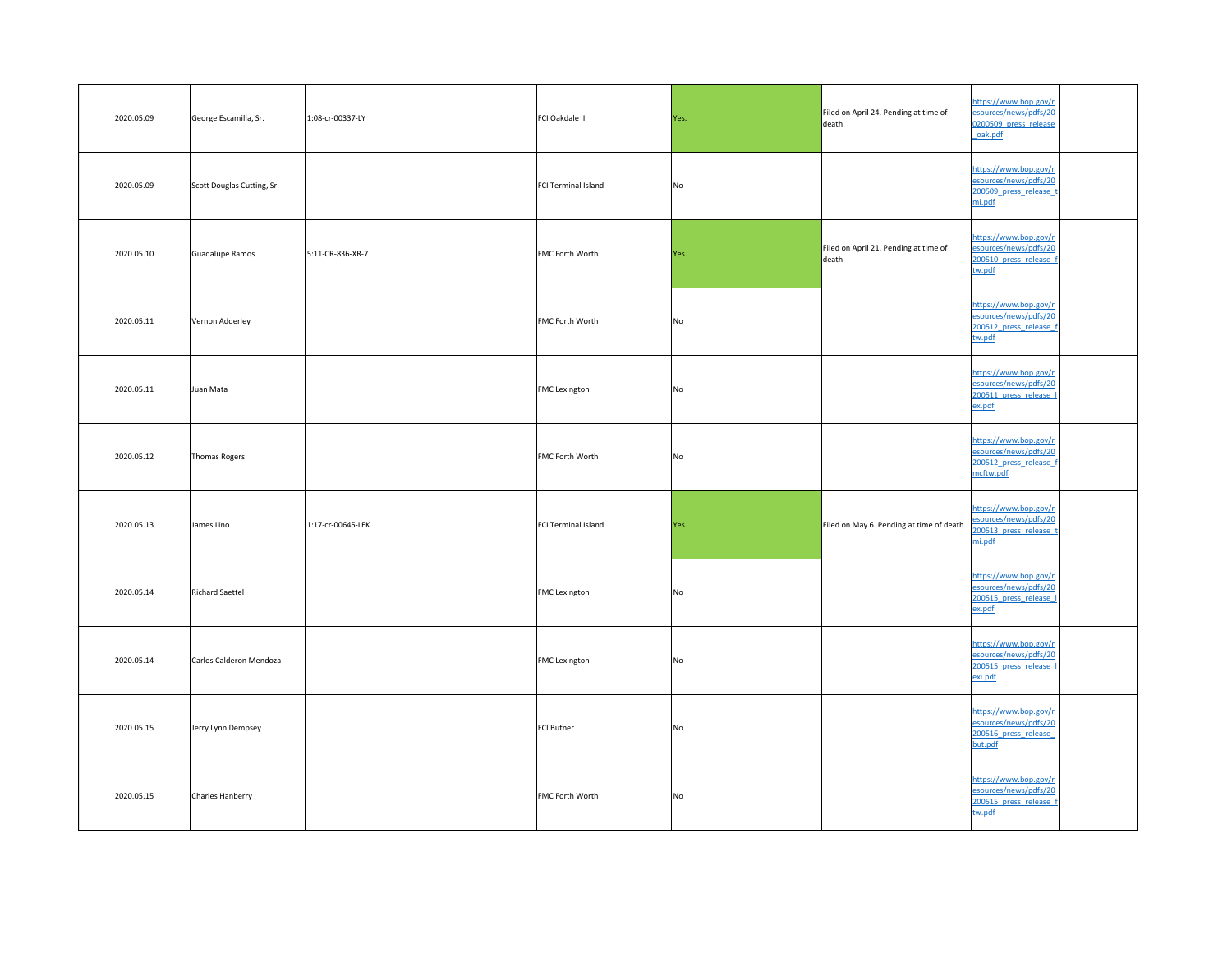| 2020.05.17 | <b>Bich Tran</b>            |                   | <b>FMC Forth Worth</b> | No             |                                     | https://www.bop.gov/r<br>esources/news/pdfs/20<br>200518 press release f<br>twc.pdf |  |
|------------|-----------------------------|-------------------|------------------------|----------------|-------------------------------------|-------------------------------------------------------------------------------------|--|
| 2020.05.19 | Joseph Young                |                   | <b>FMC Forth Worth</b> | <b>No</b>      |                                     | https://www.bop.gov/r<br>esources/news/pdfs/20<br>200519 press release f<br>tw.pdf  |  |
| 2020.05.20 | Fidel Torres                |                   | <b>FMC</b> Lexington   | N <sub>o</sub> |                                     | https://www.bop.gov/r<br>esources/news/pdfs/20<br>200521 press release I<br>lex.pdf |  |
| 2020.05.24 | Adrian Solarzano            |                   | FCI Terminal Island    | N <sub>o</sub> |                                     | https://www.bop.gov/r<br>esources/news/pdfs/20<br>200527 press release t<br>rm.pdf  |  |
| 2020.05.24 | Gregory Phinton Glenn       |                   | USP Terre Haute        | No             |                                     | https://www.bop.gov/r<br>esources/news/pdfs/20<br>200526 press release t<br>hx.pdf  |  |
| 2020.05.25 | Eric Spiwak                 |                   | FCI Butner I           | No             |                                     | https://www.bop.gov/r<br>esources/news/pdfs/20<br>200525 press release<br>but.pdf   |  |
| 2020.05.25 | Mohamed Yusuf               |                   | FCI Lompoc             | No             |                                     | https://www.bop.gov/r<br>esources/news/pdfs/20<br>200529 press release I<br>ox.pdf  |  |
| 2020.05.26 | <b>Isaac Lamar Byers</b>    |                   | FCI Butner I SPC       | No             |                                     | https://www.bop.gov/r<br>esources/news/pdfs/20<br>200527 press release<br>but.pdf   |  |
| 2020.05.26 | Emanuel Brewster Jr.        |                   | FCI Yazoo City Low     | No.            |                                     | https://www.bop.gov/r<br>esources/news/pdfs/20<br>200605 press release<br>yaz.pdf   |  |
| 2020.05.28 | Dongfan Greg Chung          | 8:08-cr-00024-CJC | FCI Butner Low         | Yes.           | Asked for home confinement. Denied. | https://www.bop.gov/r<br>esources/news/pdfs/20<br>200528 press release<br>but.pdf   |  |
| 2020.05.28 | Bernardo Luis Olarta-Loaiza |                   | FCI Butner Low         | No             |                                     | https://www.bop.gov/r<br>esources/news/pdfs/20<br>200529 press release<br>but.pdf   |  |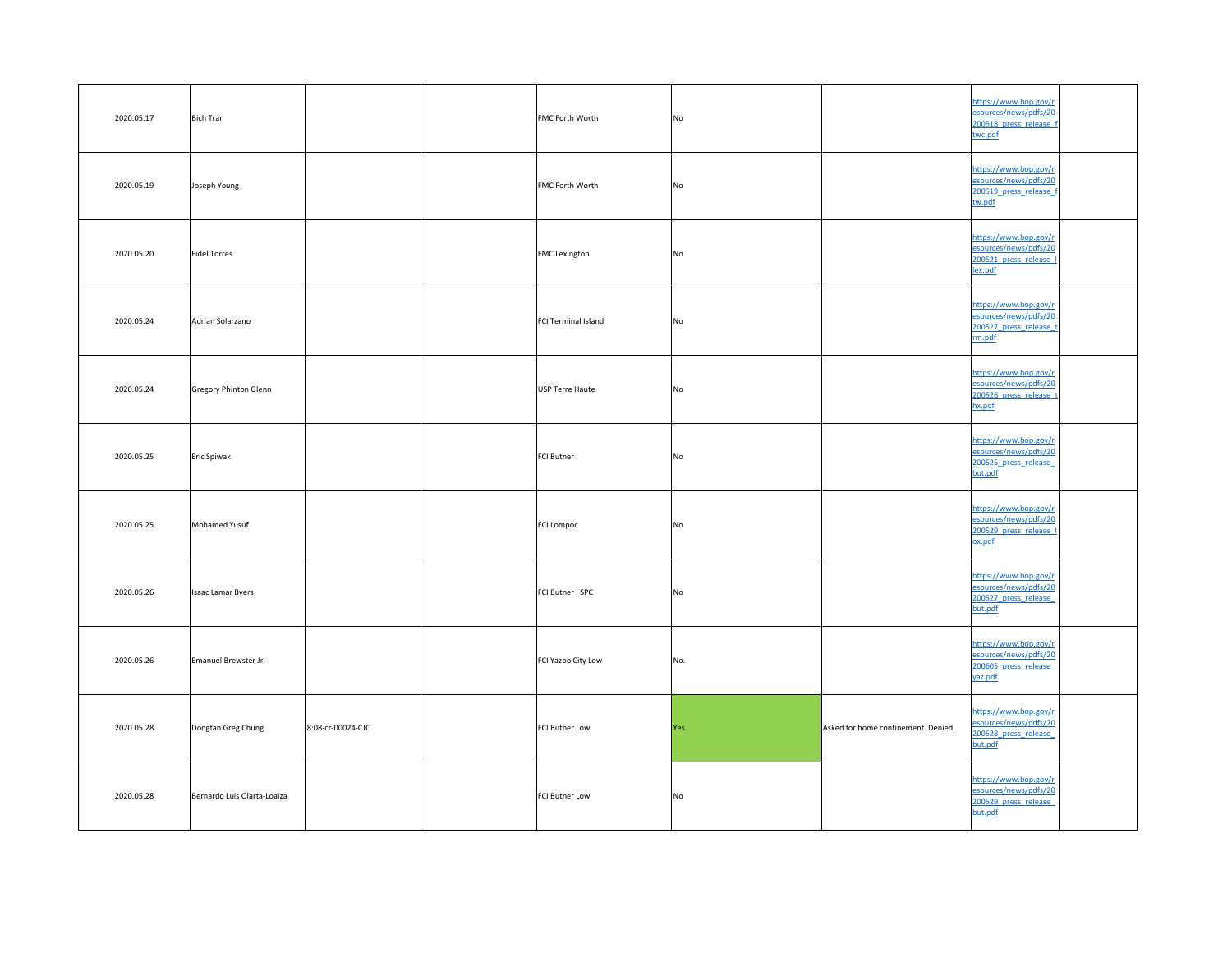| 2020.05.30 | Stephen Arthur Robinette | 1:11-cr-00400-WO  | <b>FCI Butner Low</b> | Yes.                                                                                   | Filed on May 13. Pending at the time of<br>death.    | https://www.bop.gov/r<br>esources/news/pdfs/20<br>200531 press release<br>but.pdf        |  |
|------------|--------------------------|-------------------|-----------------------|----------------------------------------------------------------------------------------|------------------------------------------------------|------------------------------------------------------------------------------------------|--|
| 2020.05.31 | David Grant              |                   | FCI Butner Low        | No                                                                                     |                                                      | https://www.bop.gov/r<br>esources/news/pdfs/20<br>200531 press release<br>butner.pdf     |  |
| 2020.06.01 | Juan Ledoux-Moreno       |                   | <b>FCI Butner Low</b> | No                                                                                     |                                                      | https://www.bop.gov/r<br>esources/news/pdfs/20<br>200602 press release<br>but.pdf        |  |
| 2020.06.01 | Daniel Lee Vadnais       |                   | <b>FCI Lompoc</b>     | No                                                                                     |                                                      | https://www.bop.gov/r<br>esources/news/pdfs/20<br>200601 press release I<br>om.pdf       |  |
| 2020.06.02 | Robert James Herndon     |                   | <b>FMC</b> Devens     | Unknown - Register number 08818-018<br>indicates MD/FL but unable to find on<br>PACER. | Mental-health commitment                             | https://www.bop.gov/r<br>esources/news/pdfs/20<br>200603 press release<br><u>dev.pdf</u> |  |
| 2020.06.03 | Bobby Lee Medford        |                   | FCI Butner Low        | No                                                                                     |                                                      | https://www.bop.gov/r<br>esources/news/pdfs/20<br>200603 press release<br>but.pdf        |  |
| 2020.06.03 | Stephen Cook             | 2:11-cr-20006-SHM | <b>FMC</b> Lexington  | Yes.                                                                                   | Filed May 12, 2020. Pending at the time<br>of death. | https://www.bop.gov/r<br>esources/news/pdfs/20<br>200604 press release I<br>ex.pdf       |  |
| 2020.06.04 | Andrew Charles Markovci  |                   | FCI Butner Low        | No                                                                                     |                                                      | https://www.bop.gov/r<br>esources/news/pdfs/20<br>200604 press release<br>but.pdf        |  |
| 2020.06.04 | Dewayne Antonio Mitchell |                   | FCI Yazoo City Low    | No                                                                                     |                                                      | https://www.bop.gov/r<br>esources/news/pdfs/20<br>200611 press release<br>yaz.pdf        |  |
| 2020.06.05 | John A. Brust            |                   | <b>FCI Butner Low</b> | No                                                                                     |                                                      | https://www.bop.gov/r<br>esources/news/pdfs/20<br>200606 press release<br>buf.pdf        |  |
| 2020.06.09 | Charles Woolsey          |                   | <b>FMC</b> Lexington  | No                                                                                     |                                                      | https://www.bop.gov/r<br>esources/news/pdfs/20<br>200610 press release I<br>ex.pdf       |  |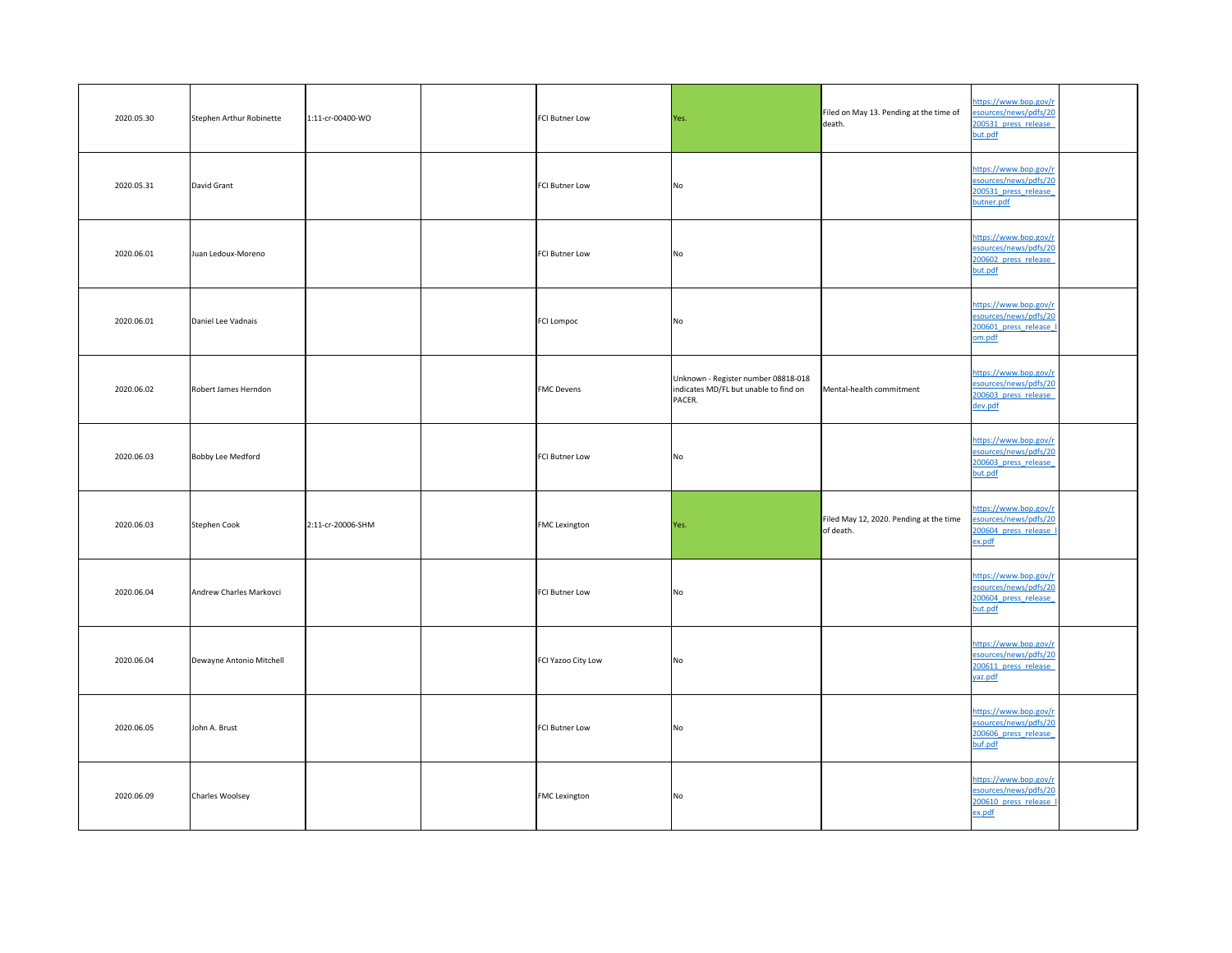| 2020.06.10 | Robert Hoffman                  |                   | <b>FMC Forth Worth</b> | No   |                                                            | https://www.bop.gov/r<br>esources/news/pdfs/20<br>200611 press release f<br>tw.pdf   |  |
|------------|---------------------------------|-------------------|------------------------|------|------------------------------------------------------------|--------------------------------------------------------------------------------------|--|
| 2020.06.13 | Mark E. Hebert                  |                   | FCI Butner Low         | No   |                                                            | https://www.bop.gov/r<br>esources/news/pdfs/20<br>200614 press release<br>but1.pdf   |  |
| 2020.06.13 | John Marrone                    |                   | <b>FCI Butner Low</b>  | No   |                                                            | https://www.bop.gov/r<br>esources/news/pdfs/20<br>200614 press release<br>but2.pdf   |  |
| 2020.06.20 | <b>Wayne Delvin Littllecrow</b> |                   | FCI Butner Low         | No   |                                                            | https://www.bop.gov/r<br>esources/news/pdfs/20<br>200620 press release<br>but.pdf    |  |
| 2020.06.21 | Michael McDonald                |                   | FCI Terminal Island    | No   |                                                            | https://www.bop.gov/r<br>esources/news/pdfs/20<br>200622 press release t<br>rm.pdf   |  |
| 2020.06.23 | Joe Tapia, III                  |                   | FCI Butner Low         | No   |                                                            | https://www.bop.gov/r<br>esources/news/pdfs/20<br>200624 press release<br>but.pdf    |  |
| 2020.06.24 | Norman F. Grimm, Jr.            |                   | FCI Butner Low         | No   |                                                            | https://www.bop.gov/r<br>esources/news/pdfs/20<br>200624 press release<br>butlow.pdf |  |
| 2020.06.28 | Ivan Gonzalez Ramirez           |                   | <b>FDC</b> Miami       | No.  | Pending trial.                                             | https://www.bop.gov/r<br>esources/news/pdfs/20<br>200630 press release<br>mia.pdf    |  |
| 2020.07.01 | Daniel Morris                   | 3:16-cr-00035-JZ  | <b>FMC</b> Lexington   | Yes. | Filed on July 6, which was after death.<br>Denied as moot. | https://www.bop.gov/r<br>esources/news/pdfs/20<br>200702 press release I<br>ex.pdf   |  |
| 2020.07.03 | John Dailey                     | 4:17-cr-00304-RLW | FCI Butner Low         | Yes. | Denied April 20.                                           | https://www.bop.gov/r<br>esources/news/pdfs/20<br>200703 press release<br>but.pdf    |  |
| 2020.07.03 | Robert Hague-Rogers             |                   | <b>FMC Fort Worth</b>  | No   |                                                            | https://www.bop.gov/r<br>esources/news/pdfs/20<br>200703 press release.p             |  |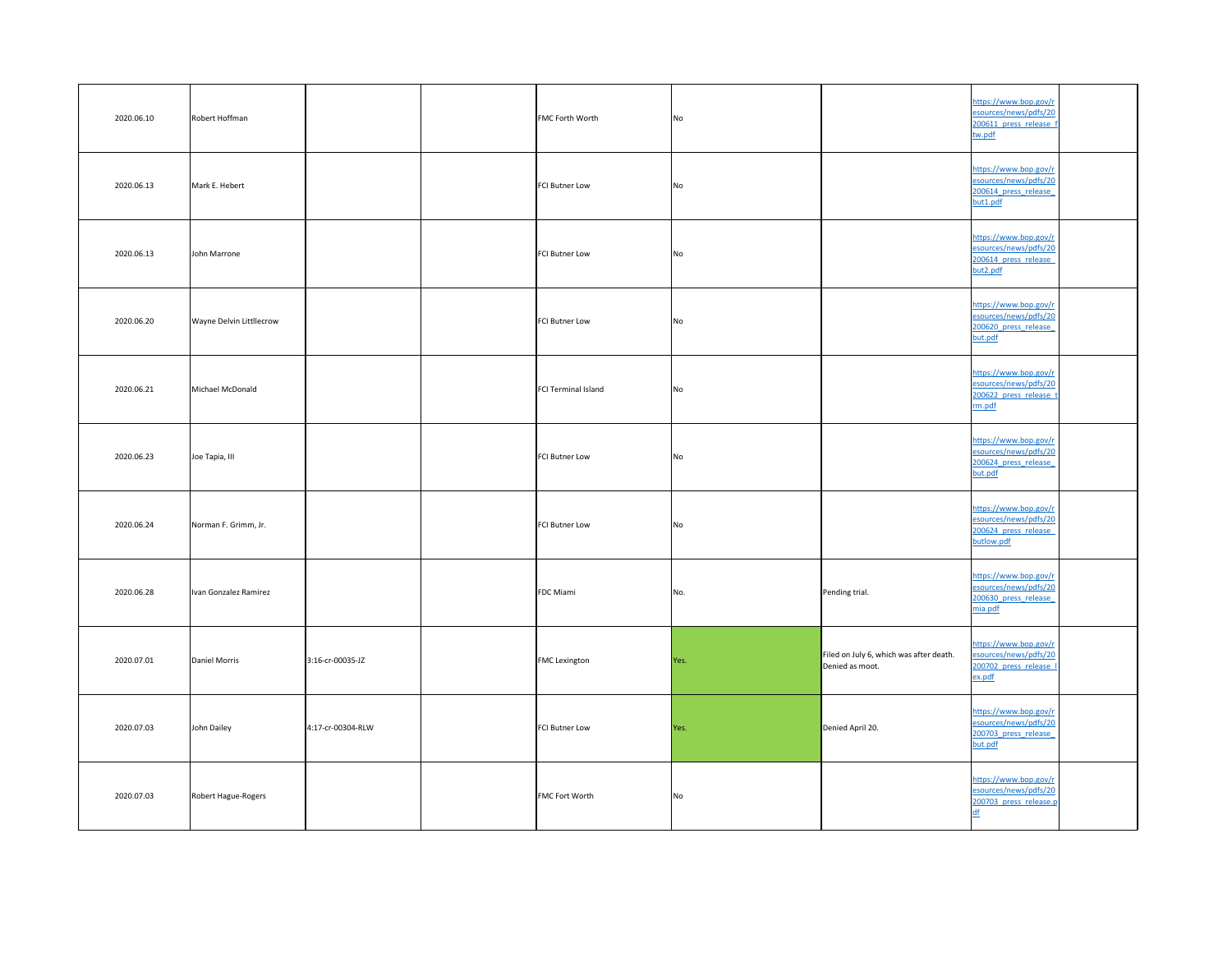| 2020.07.05 | Jack Edward Talledo                 |                         | <b>FCI Butner Low</b>      | No.       |                                                                                                                                                            | https://www.bop.gov/r<br>esources/news/pdfs/20<br>200705 press release<br>but.pdf  |  |
|------------|-------------------------------------|-------------------------|----------------------------|-----------|------------------------------------------------------------------------------------------------------------------------------------------------------------|------------------------------------------------------------------------------------|--|
| 2020.07.12 | Malcolm L. Scarbrough               |                         | FCI Coleman                | No.       |                                                                                                                                                            | https://www.bop.gov/r<br>esources/news/pdfs/20<br>200714 press release<br>cox.pdf  |  |
| 2020.07.15 | Sandra Kincaid                      | 3:10-cr-00160-TAV-HBG   | <b>FMC Carswell</b>        | Yes.      | Denied on 4/21. Another emergency<br>motion filed day of death, but dismissed<br>on defense motion when learned of her<br>death.                           | https://www.bop.gov/r<br>esources/pdfs/2020071<br>press release carsw<br>ell.pdf   |  |
| 2020.07.16 | James Giannetta                     | 1:16-cr-10320-PBS       | <b>FCI Seagoville</b>      | Yes.      | Filed 7/3. Gov filed unopposed motion to https://www.bop.gov/r<br>stay proceedings b/c of COVID-19<br>diagnosis. Motion was denied as moot<br>after death. | esources/pdfs/2020071<br>7 press release sea.pd                                    |  |
| 2020.07.20 | Teresa Ely                          |                         | <b>FMC Carswell</b>        | No        |                                                                                                                                                            | https://www.bop.gov/r<br>esources/news/pdfs/20<br>200720b press release<br>car.pdf |  |
| 2020.07.22 | Romie Roland                        | 1:14-cr-00291-SCJ-JSA-1 | FCI Jesup's Satellite Camp | Yes.      | Filed 5/11. Pending at the time of death.<br>All documents filed under seal.                                                                               | https://www.bop.gov/r<br>esources/news/pdfs/20<br>200723 press release j<br>es.pdf |  |
| 2020.07.25 | Jacky Pace                          |                         | <b>FCI Seagoville</b>      | No        |                                                                                                                                                            | https://www.bop.gov/r<br>esources/news/pdfs/20<br>200726 press release<br>sea.pdf  |  |
| 2020.07.28 | Mark Stamps                         |                         | FCI Seagoville             | No.       |                                                                                                                                                            | https://www.bop.gov/r<br>esources/news/pdfs/20<br>200728_press_release_<br>sea.pdf |  |
| 2020.07.29 | Gerald Porter                       |                         | <b>FMC</b> Lexington       | No        |                                                                                                                                                            | https://www.bop.gov/r<br>esources/news/pdfs/20<br>200731 press release I<br>ex.pdf |  |
| 2020.08.02 | Earl James                          |                         | USP Marion                 | <b>No</b> |                                                                                                                                                            | https://www.bop.gov/r<br>esources/news/pdfs/20<br>200803 press release<br>mar.pdf  |  |
| 2020.08.03 | Veronica Martinez Carrera-<br>Perez | 3:17-cr-01286-KC        | <b>FMC Carswell</b>        | Yes.      | Denied $4/15/21$                                                                                                                                           | https://www.bop.gov/r<br>esources/news/pdfs/20<br>200803 press release<br>crw.pdf  |  |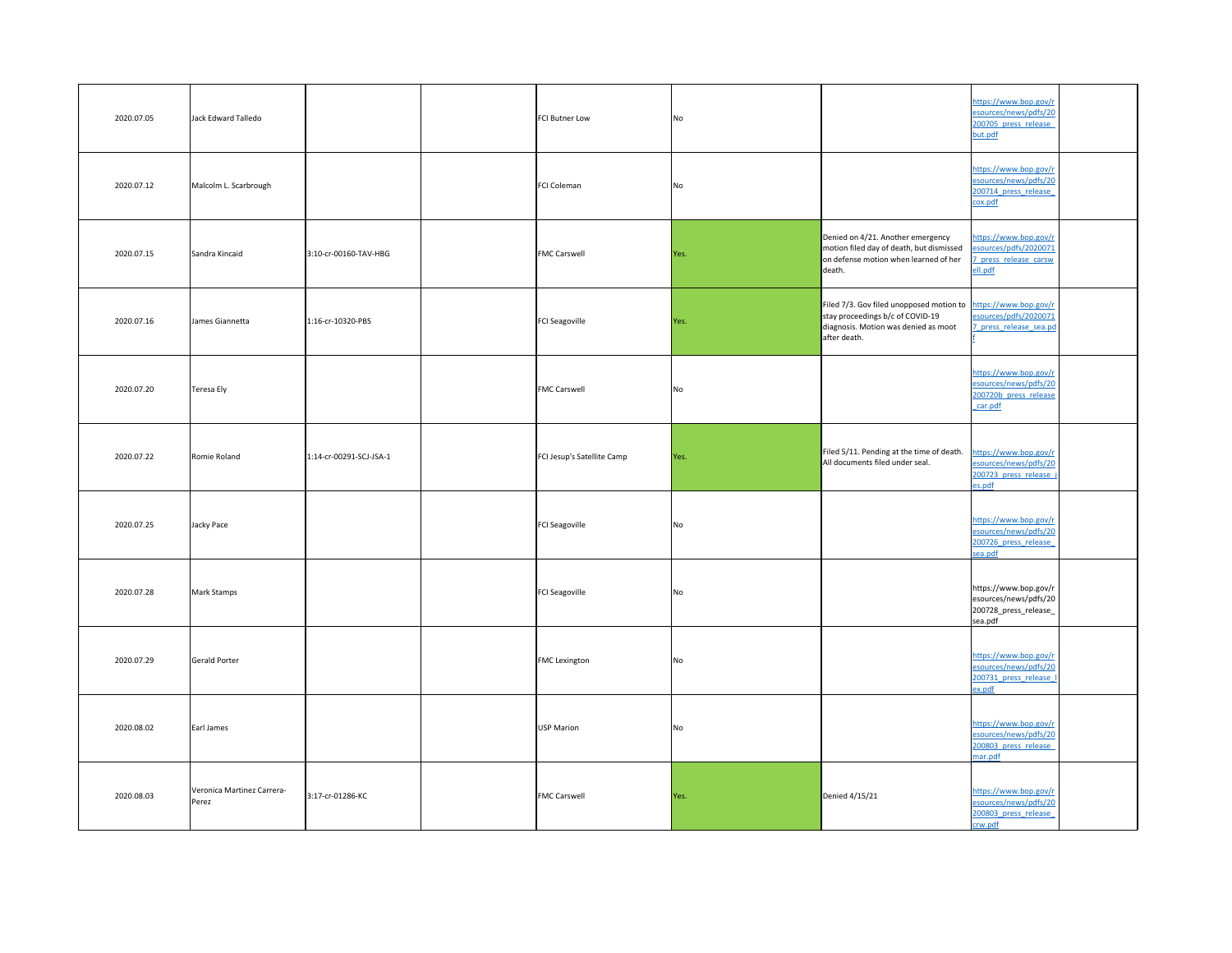| 2020.08.03 | Saferia Johnson           | 7:16-cr-00045-HL-TQL  | FCI Coleman Low     | No.            | Counsel filed a motion to be appointed to  <br>help with C/R 5 days before Ms. Johnson<br>died.                                                                                   | https://www.bop.gov/r<br>esources/news/pdfs/20<br>200804 press release<br>coleman.pdf |  |
|------------|---------------------------|-----------------------|---------------------|----------------|-----------------------------------------------------------------------------------------------------------------------------------------------------------------------------------|---------------------------------------------------------------------------------------|--|
| 2020.08.05 | Jose Barragan             |                       | FCI Miami           | No             |                                                                                                                                                                                   | https://www.bop.gov/r<br>esources/news/pdfs/20<br>200806 press release<br>miami.pdf   |  |
| 2020.08.05 | Taiwan Davis              | 3:17-cr-30055-NJR     | USP Marion          | No.            | Counsel entered Notice of Appearance on https://www.bop.gov/r<br>7/28 for C/R motion.                                                                                             | esources/news/pdfs/20<br>200806 press release<br>mar.pdf                              |  |
| 2020.08.07 | Eugene Griffin            | 1:88-cr-00045-ELR-CMS | USP Atlanta         | Yes.           | Motion filed 4/19. Denied on 5/13.<br>Emergency motion filed on 8/9, which<br>was after death. Denied as moot.                                                                    | https://www.bop.gov/r<br>esources/news/pdfs/20<br>200807 press release<br>atl.pdf     |  |
| 2020.08.12 | Benjamin Marquez          | 1:16-cr-03209-MV-1    | FCI Yazoo City Low  | No.            |                                                                                                                                                                                   | https://www.bop.gov/r<br>esources/news/pdfs/20<br>200814 press release<br>yaz.pdf     |  |
| 2020.08.12 | Jose Mario Gallego Zapata |                       | FDC Miami           | N <sub>o</sub> |                                                                                                                                                                                   | https://www.bop.gov/r<br>esources/news/pdfs/20<br>200814 press release<br>mim.pdf     |  |
| 2020.08.15 | <b>Wendy Campbell</b>     |                       | <b>FMC Carswell</b> | No             |                                                                                                                                                                                   | https://www.bop.gov/r<br>esources/news/pdfs/20<br>200817 press release<br>crw.pdf     |  |
| 2020.08.18 | Luis A. Velez             | 4:14-cr-03095-JMG-CRZ | FCI Coleman         | Yes.           | Filed in February 2020. No mention of<br>COVID. Denied in Feb 2020.                                                                                                               | https://www.bop.gov/r<br>esources/news/pdfs/20<br>200819 press release<br>coleman.pdf |  |
| 2020.08.19 | Norman Duncan             |                       | FCI I Victorville   | No             |                                                                                                                                                                                   | https://www.bop.gov/r<br>esources/news/pdfs/20<br>200821 press release<br>vic.pdf     |  |
| 2020.08.25 | Marie Neba                | $4:15$ -cr-00591      | <b>FMC Carswell</b> | Yes.           | Ms. Neba filed numerous motions dating https://www.bop.gov/r<br>back to June 2019. Motion to expedite<br>ruling on pending motion filed as she lay 200826 press release<br>dying. | esources/news/pdfs/20<br>crw.pdf                                                      |  |
| 2020.08.30 | <b>Wendell Eaves</b>      |                       | FCI Seagoville      | No             |                                                                                                                                                                                   | https://www.bop.gov/r<br>esources/news/pdfs/20<br>200831 press release<br>sea.pdf     |  |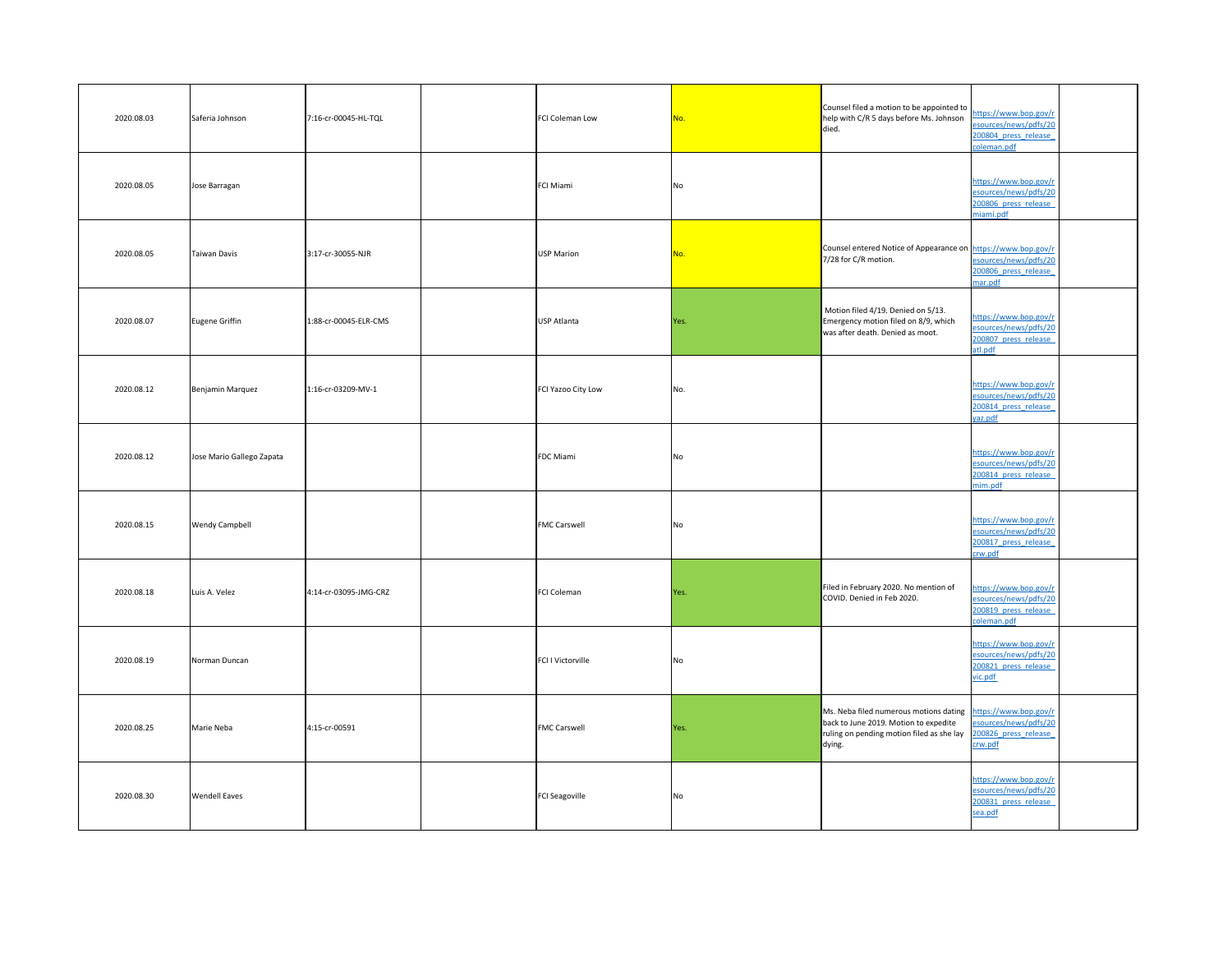| 2020.09.13 | Byron Dale Bird   |                   | USP Terre Haute       | No             |                                                    | https://www.bop.gov/r<br>esources/news/pdfs/20<br>200914 press release t<br>hx.pdf      |  |
|------------|-------------------|-------------------|-----------------------|----------------|----------------------------------------------------|-----------------------------------------------------------------------------------------|--|
| 2020.09.14 | Tim Hocutt        |                   | FCI Terre Haute       | N <sub>o</sub> |                                                    | https://www.bop.gov/r<br>esources/news/pdfs/20<br>200915 press release t<br>hx.pdf      |  |
| 2020.09.17 | Ricky Lynn Miller |                   | FCI Butner (Low)      | No             |                                                    | https://www.bop.gov/r<br>esources/news/pdfs/20<br>200917_press_release_<br>bux.pdf      |  |
| 2020.09.21 | Victor Cruz       |                   | MCC San Diego         | No             |                                                    | https://www.bop.gov/r<br>esources/news/pdfs/20<br>200923 press release<br>sdc.pdf       |  |
| 2020.09.24 | Thomas Krebs      |                   | <b>FMC</b> Lexington  | No             |                                                    | https://www.bop.gov/r<br>esources/news/pdfs/20<br>200925 press release I<br>ex.pdf      |  |
| 2020.09.23 | Barry Johnson     |                   | FCI Edgefield         | <b>No</b>      |                                                    | s/news/pdfs/220200926<br>_press_release_johnson<br>.pdf                                 |  |
| 2020.10.04 | Tommy Ray Sisk    |                   | FCI Petersburg Medium | No             |                                                    | https://www.bop.gov/r<br>esources/news/pdfs/22<br>0201006_press_release<br>_sisk.pdf    |  |
| 2020.10.09 | Robert Pierce     |                   | FCI Big Spring        | N <sub>o</sub> |                                                    | https://www.bop.gov/r<br>esources/news/pdfs/20<br>201013 press release<br>pierce.pdf    |  |
| 2020.10.17 | Ricky Eagle Elk   |                   | USP Coleman II        | N <sub>o</sub> |                                                    | https://www.bop.gov/r<br>esources/news/pdfs/20<br>201019 press release<br>eagle elk.pdf |  |
| 2020.10.23 | Darin Taylor      | 2:15-cr-00201-BLW | FCI Big Spring        | Yes.           | Filed on $9/25$ . Pending at the time of<br>death. | https://www.bop.gov/r<br>esources/news/pdfs/20<br>201023 press release t<br>aylor.pdf   |  |
| 2020.10.23 | Joe McDuffie      |                   | FCI El Reno           | No             |                                                    | https://www.bop.gov/r<br>esources/news/pdfs/20<br>201029 press release<br>ere.pdf       |  |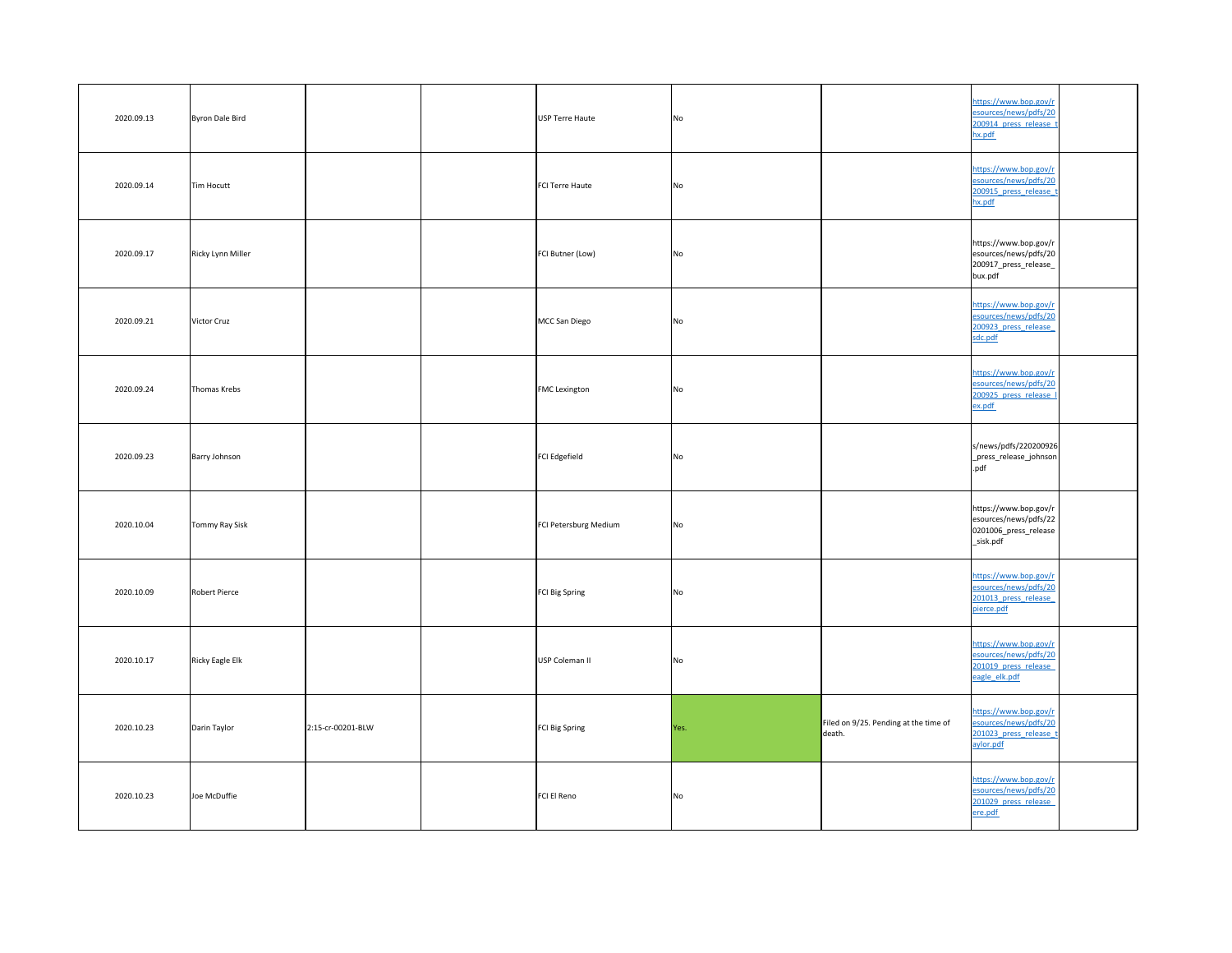| 2020.10.31 | Colin Bosby              |                       | Medical Center for Federal Prisoners No<br>(MCFP)   |                |                                                                                                                                 | https://www.bop.gov/r<br>esources/news/pdfs/20<br>201104 press release<br>spg.pdf                                                                  |                                    |
|------------|--------------------------|-----------------------|-----------------------------------------------------|----------------|---------------------------------------------------------------------------------------------------------------------------------|----------------------------------------------------------------------------------------------------------------------------------------------------|------------------------------------|
| 2020.11.04 | Gary Tubby               |                       | Medical Center for Federal Prisoners No<br>(MCFP)   |                |                                                                                                                                 | https://www.bop.gov/r<br>esources/news/pdfs/20<br>201105 press release<br>spg.pdf                                                                  |                                    |
| 2020.11.04 | Samuel Prieto            | 3:14-cr-01281-FM      | Medical Center for Federal Prisoners  <br>(MCFP)    | Yes.           | Denied for failure to exhaust.                                                                                                  | https://www.bop.gov/r https://twitter.com/a<br>esources/news/pdfs/20 lison_guernsey/statu  <br>201106 press release  s/1333191989521772<br>spg.pdf | $544?s = 20$                       |
| 2020.11.04 | <b>Waylon Young Bird</b> | 3:18-cr-30061-RAL     | Medical Center for Federal Prisoners  <br>(MCFP)    | Yes.           | Court denied his motion, but he kept<br>filing letters pleading for help. One week<br>after the 4th letter he died.             | https://www.bop.gov/r https://twitter.com/a<br>esources/news/pdfs/20 lison guernsey/statu<br>201106 press release<br>spg bird.pdf                  | s/1327272765276237<br>824?s=20     |
| 2020.11.09 | <b>Stanley Rice</b>      |                       | USP Tucson                                          | No             |                                                                                                                                 | https://www.bop.gov/r<br>esources/news/pdfs/20<br>201110 press release<br>cp.pdf                                                                   |                                    |
| 2020.11.10 | David Cross              | 1:13-cr-00132-CLC-SKL | Medical Center for Federal Prisoners  <br>(MCFP)    | Yes.           | Filed pro se on 6/15 with counsel<br>supplement on 9/17. Pending at time of<br>death.                                           | https://www.bop.gov/r<br>esources/news/pdfs/20<br>201112 press release<br>spg.pdf                                                                  |                                    |
| 2020.11.13 | Jimmie Largo             |                       | Medical Center for Federal Prisoners No<br>(MCFP)   |                |                                                                                                                                 | https://www.bop.gov/r<br>esources/news/pdfs/20<br>201113-<br>press_release_spg.pdf                                                                 |                                    |
| 2020.11.14 | Torrick Lyles            | 2:02-cr-20331-MSN     | Medical Center for Federal Prisoners Yes.<br>(MCFP) |                | Pro se motion filed 4/20 and letters filed<br>through June 2020 asking for help. Last<br>filing 6/29. Pending at time of death. | https://www.bop.gov/r https://twitter.com/a<br>esources/news/pdfs/20 lison_guernsey/statu  <br>201116-<br>press release spg.pdf                    | s/1332373373763133<br>$442$ ?s=20  |
| 2020.11.14 | Edwin Trout              |                       | FCI Talledega                                       | No             |                                                                                                                                 | https://www.bop.gov/r<br>esources/news/pdfs/20<br>201116_press_release_t<br>rout.pdf                                                               |                                    |
| 2020.11.17 | Ralph Thomas             | 2:92-cr-00082-KOB-JHE | Medical Center for Federal Prisoners Yes.<br>(MCFP) |                | Filed 11/6/20. Gov't responded 11/10.<br>Denied as moot on 11/24                                                                | https://www.bop.gov/r https://twitter.com/a<br>esources/news/pdfs/20 lison guernsey/statu<br>201117 press release<br>spg.pdf                       | s/1330971283870396<br>$420?s = 20$ |
| 2020.11.20 | Charles Elmer Fankhauser |                       | <b>FCI Bastrop</b>                                  | N <sub>O</sub> |                                                                                                                                 | https://www.bop.gov/r<br>esources/news/pdfs/20<br>201123 press release f<br>ankhauser.pdf                                                          |                                    |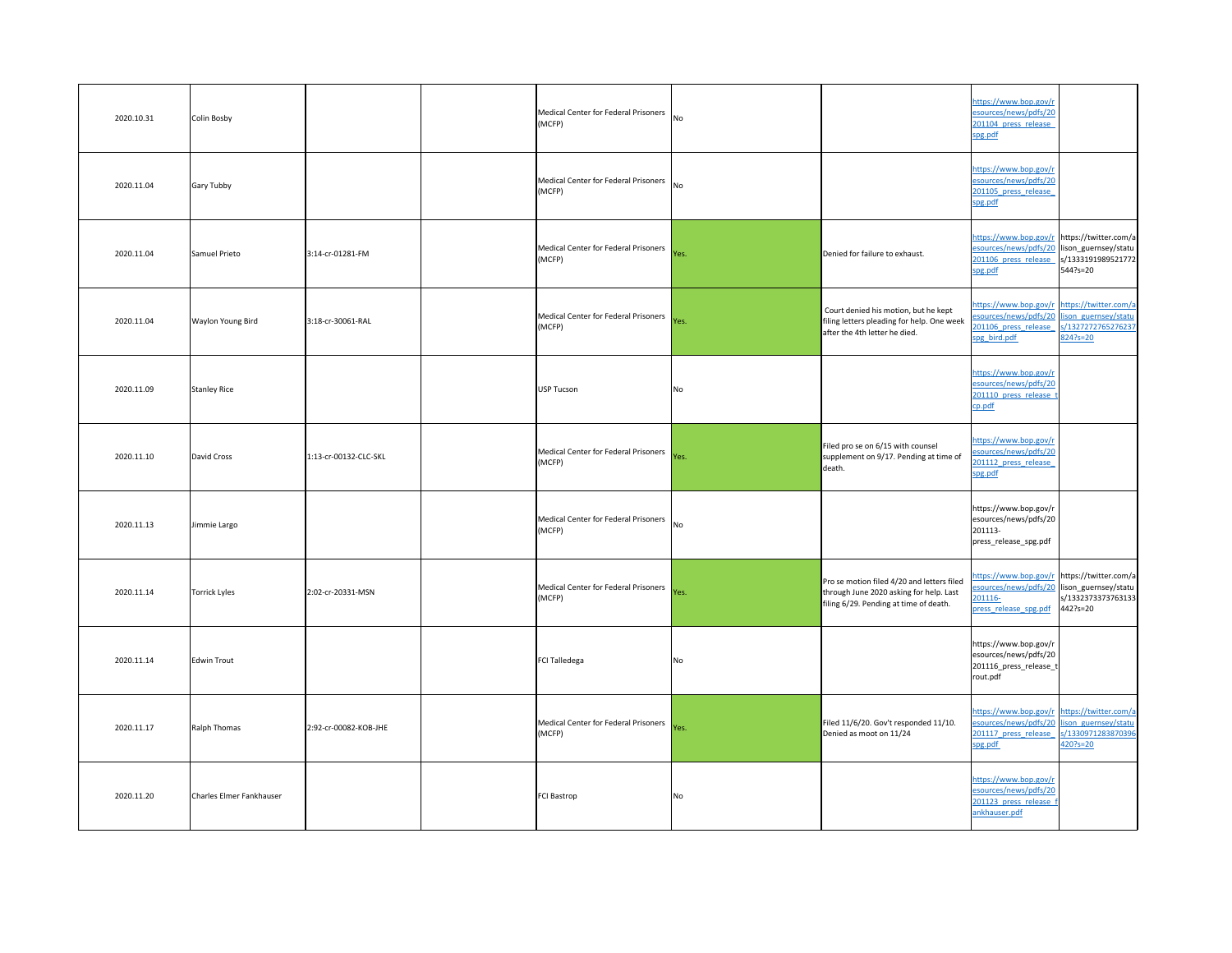| 2020.11.12 | Louis Allen Rector   |                       | <b>FMC Butner</b> | <b>No</b>                         |                                                                                                                 | https://www.bop.gov/r<br>esources/news/pdfs/20<br>201123 press release<br>rector.pdf                                                                             |  |
|------------|----------------------|-----------------------|-------------------|-----------------------------------|-----------------------------------------------------------------------------------------------------------------|------------------------------------------------------------------------------------------------------------------------------------------------------------------|--|
| 2020.11.21 | Matthew Shubart      | 3:12-cr-00028-TMB     | FCI La Tuna       | Yes.                              |                                                                                                                 | https://www.bop.gov/r<br>esources/news/pdfs/20<br>201124 press release<br>atuna.pdf                                                                              |  |
| 2020.11.23 | Robert Dobyns        |                       | USP Tucson        | No                                |                                                                                                                 | https://www.bop.gov/r<br>esources/news/pdfs/20<br>201124 press released.                                                                                         |  |
| 2020.12.02 | Stanley Carr         |                       | USP Tucson        | No                                |                                                                                                                 | https://www.bop.gov/r<br>esources/news/pdfs/20<br>201203_press_release_t<br>cx.pdf                                                                               |  |
| 2020.12.02 | <b>Avery Poynter</b> | 5:05-cr-00023-KKC     | FCI Ashland       | Yes.                              |                                                                                                                 | https://www.bop.gov/r<br>esources/news/pdfs/20<br>201203_press_release_<br>ash.pdf                                                                               |  |
| 2020.12.03 | Derrick Howard       | 4:05-cr-00235-SRC     | USP Tucson        | Yes.                              | Filed in October. Substantial litigation<br>over access to health information.<br>Pending at the time of death. | https://www.bop.gov/r<br>esources/news/pdfs/20<br>201203_press_release_t<br>cx_howard.pdf                                                                        |  |
| 2020.12.02 | Austin Robinson      |                       | MCFP Springfield  | No. Sentenced during the pandemic |                                                                                                                 | https://www.bop.gov/r https://twitter.com/a<br>esources/news/pdfs/20 lison_guernsey/statu  <br>201207_press_release_  s/1336355717574500 <br>364?s=20<br>spg.pdf |  |
| 2020.12.07 | Ronald Hovey         |                       | FCI Texarkana     | No.                               |                                                                                                                 | https://www.bop.gov/r<br>esources/news/pdfs/20<br>201208_press_release_t<br>ex.pdf                                                                               |  |
| 2020.12.07 | James Lee Wheeler    | 3:03-cr-00739-JGC     | FCI Terre Haute   | Yes.                              | Motion had been pending 3 months when esources/news/pdfs/20 lison_guernsey/statu  <br>died.                     | https://www.bop.gov/r https://twitter.com/a<br>201208_press_release_t s/1337034611893919 <br>hx.pdf<br>748?s=20                                                  |  |
| 2020.12.02 | Andrew Goldberg      | 6:17-cr-00191-PGB-LRH | FCI Coleman       | No.                               | Filed motion asking for counsel, which<br>was denied                                                            | https://www.bop.gov/r https://twitter.com/a<br>esources/news/pdfs/20 lison_guernsey/statu  <br>201210_press_release_  s/1336743870244270 <br>082?s=20<br>col.pdf |  |
| 2020.12.09 | John Lewis           |                       | USP Allenwood     | Unknown - Texas State Conviction  |                                                                                                                 | https://www.bop.gov/r<br>esources/news/pdfs/20<br>2012102 press release<br>lew.pdf                                                                               |  |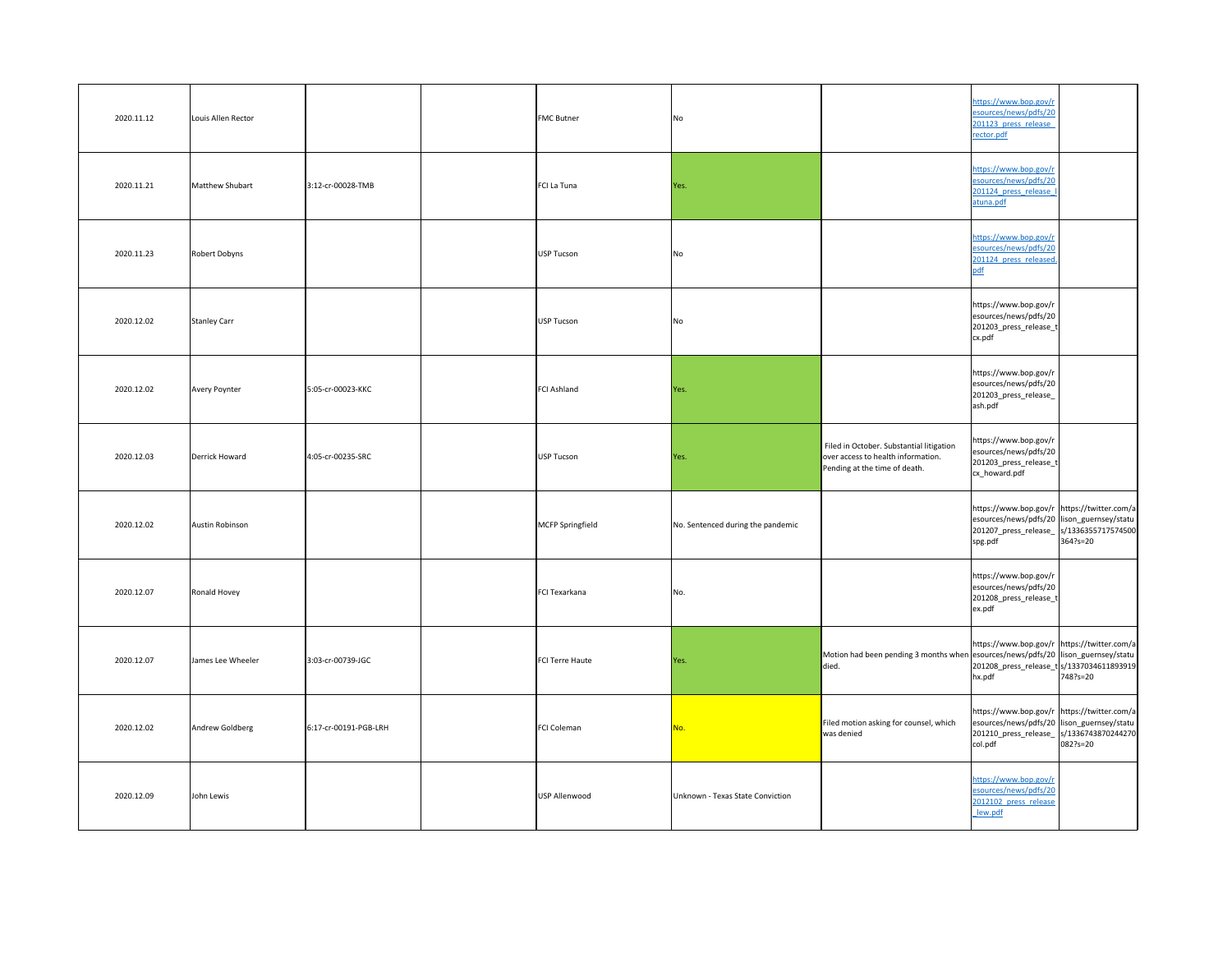| 2020.12.10 | James Jones          | 4:10-cr-00020-ALM-CAN | <b>FCI Ashland</b> | Yes.                              | Died the same day the Court granted his<br>motion | https://www.bop.gov/r https://twitter.com/a<br>esources/news/pdfs/20 lison_guernsey/statu  <br>201211_press_release_  s/1338565331669966 <br>ash.pdf | 854?s=20 |
|------------|----------------------|-----------------------|--------------------|-----------------------------------|---------------------------------------------------|------------------------------------------------------------------------------------------------------------------------------------------------------|----------|
| 2020.12.11 | Robert Taylor        |                       | <b>FCI Ashland</b> | No.                               |                                                   | https://www.bop.gov/r<br>esources/news/pdfs/20<br>2012114_press_release<br>_ash.pdf                                                                  |          |
| 2020.12.07 | Horrace Nelson       |                       | FCI Victorville I  | Unknown - Alaska State Conviction |                                                   | https://www.bop.gov/r<br>esources/news/pdfs/20<br>201214 press release<br>vic.pdf                                                                    |          |
| 2020.12.12 | Ross Tewangoitewa    |                       | FCI La Tuna        | No.                               |                                                   | https://www.bop.gov/r<br>esources/news/pdfs/20<br>201214_press_release_l<br>at.pdf                                                                   |          |
| 2020.12.12 | Timothy Bower        | 1:17-cr-00086-RJJ     | <b>FCI Ashland</b> | Yes.                              | Day after he died, his motion was denied          | https://www.bop.gov/r<br>esources/news/pdfs/20<br>20121114_press_releas s/1338846336423243<br>$e$ _ash.pdf                                           | 778?s=20 |
| 2020.12.12 | Rafael Guerrero      |                       | MCFP Springfield   | No.                               |                                                   | https://www.bop.gov/r<br>esources/news/pdfs/20<br>2012114_press_release<br>_spg.pdf                                                                  |          |
| 2020.12.13 | Murry Bailey         |                       | USP Tucson         | No.                               |                                                   | https://www.bop.gov/r<br>esources/news/pdfs/20<br>201215 press release t<br>uc.pdf                                                                   |          |
| 2020.12.13 | Armando Velasquez    |                       | FTC Oklahoma City  | No.                               |                                                   | https://www.bop.gov/r<br>esources/news/pdfs/20<br>201215_press_release_<br>okc.pdf                                                                   |          |
| 2020.12.10 | Michael Gerard Smith | 1:17-cr-00575-MV      | FCI Florence       | Yes.                              | Denied 4/22/20                                    | https://www.bop.gov/r<br>esources/news/pdfs/20<br>201215_press_release_f<br>Ir.pdf                                                                   |          |
| 2020.12.15 | Anthony Casso        | 1:90-cr-00446-FB      | USP Tucson         | Yes.                              | Denied 11/28/20                                   | https://www.bop.gov/r<br>esources/news/pdfs/20<br>201216_press_release_t<br>uc1.pdf                                                                  |          |
| 2020.12.15 | Terry Drake          |                       | USP Tucson         | No.                               |                                                   | https://www.bop.gov/r<br>esources/news/pdfs/20<br>201216_press_release_t<br>uc2.pdf                                                                  |          |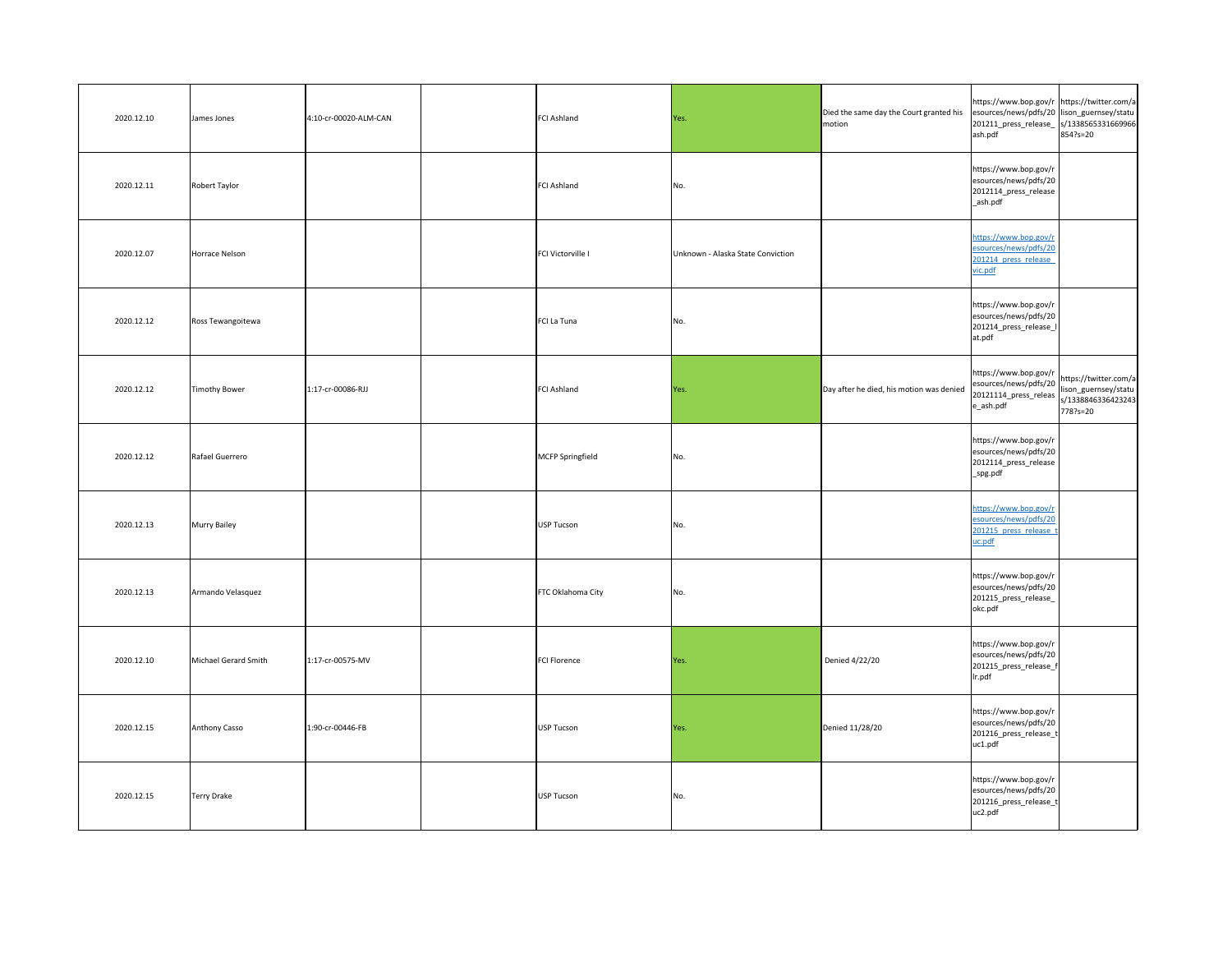| 2020.12.15 | John Rodrigues       | 1:08-cr-00668-JAO     | <b>USP Tucson</b>    | Yes.                               | Died two days before the Court was going esources/news/pdfs/20 lison_guernsey/statu<br>to hold a hearing   | https://www.bop.gov/r https://twitter.com/a<br>201216_press_release_t s/1339933781394898<br>uc3.pdf                                   | $945$ ?s=20                                                                       |
|------------|----------------------|-----------------------|----------------------|------------------------------------|------------------------------------------------------------------------------------------------------------|---------------------------------------------------------------------------------------------------------------------------------------|-----------------------------------------------------------------------------------|
| 2020.12.16 | Manuel Sassounian    |                       | MDC Los Angeles      | No.                                |                                                                                                            | https://www.bop.gov/r<br>esources/news/pdfs/20<br>201217_press_release_I<br>os.pdf                                                    |                                                                                   |
| 2020.12.15 | Christopher Carey    | 2:15-cr-00123-KJD-PAL | <b>FCI Lompoc</b>    | Yes.                               | Motion had been briefed and pending for $ e$ sources/news/pdfs/20<br>around 4 months at the time of death. | https://www.bop.gov/r<br>201217_press_release_I<br>om.pdf                                                                             | https://twitter.com/a<br>lison_guernsey/statu  <br>s/1340719124826210<br>308?s=20 |
| 2020.12.19 | Larry Lanell Bennett |                       | <b>FCI Memphis</b>   | <u>No</u>                          | Had a motion to reduce sentence under<br>1SA Section 404 pending at the time.                              | https://www.bop.gov/r<br>esources/news/pdfs/20<br>201221_press_release_<br>mem_bennett.pdf                                            |                                                                                   |
| 2020.12.21 | Carl Merlo           |                       | FCI Beaumont (Low)   | No.                                |                                                                                                            | https://www.bop.gov/r<br>esources/news/pdfs/20<br>201222_press_release_<br>buf_merlo.pdf                                              |                                                                                   |
| 2020.12.21 | Gary Wayne Kilgore   | 1:17-cr-00140-CLC-CHS | <b>FCI Ashland</b>   | No.                                | Had recently gotten counsel, but not<br>enough time to file CR                                             | https://www.bop.gov/r https://twitter.com/a<br>esources/news/pdfs/20 lison guernsey/statu<br>201223_press_release_<br>kilgore_ash.pdf | s/1342862804169207<br>811?s=20                                                    |
| 2020.12.21 | Jimmy Allen Monk     |                       | <b>FCI Talladega</b> | No. Sentenced during the pandemic. |                                                                                                            | https://www.bop.gov/r<br>esources/news/pdfs/20<br>201222_press_release_<br>monk_tdg.pdf                                               | https://twitter.com/a<br>lison_guernsey/statu  <br>s/1341814137475756<br>032?s=20 |
| 2020.12.23 | David Rowe           | 1:11-cr-00376-CCB     | <b>FMC</b> Devens    | Yes.                               | Motion was filed in August. Pending when esources/news/pdfs/20 llison_guernsey/statu  <br>he died.         | https://www.bop.gov/r https://twitter.com/a<br>201228_press_release_<br>dev.pdf                                                       | s/1344306028100382<br>721?s=20                                                    |
| 2020.12.26 | Robert Levine        | 2:91-cr-00003-JTM-JPK | <b>FCI Phoenix</b>   | Yes.                               | Motion filed in February. Supplemented<br>post COVID. Denied 5/2020                                        | https://www.bop.gov/r<br>esources/news/pdfs/20<br>201228_press_release_<br>phx.pdf                                                    |                                                                                   |
| 2020.12.24 | John Charles Buffalo |                       | USP McCreary         | No. Pre-SRA case.                  |                                                                                                            | https://www.bop.gov/r<br>esources/news/pdfs/20<br>201218_press_release_<br>mcr.pdf                                                    |                                                                                   |
| 2020.12.27 | Richard James        |                       | MCFP Springfield     | No.                                |                                                                                                            | https://www.bop.gov/r<br>esources/news/pdfs/20<br>201229 press release<br>spg.pdf                                                     |                                                                                   |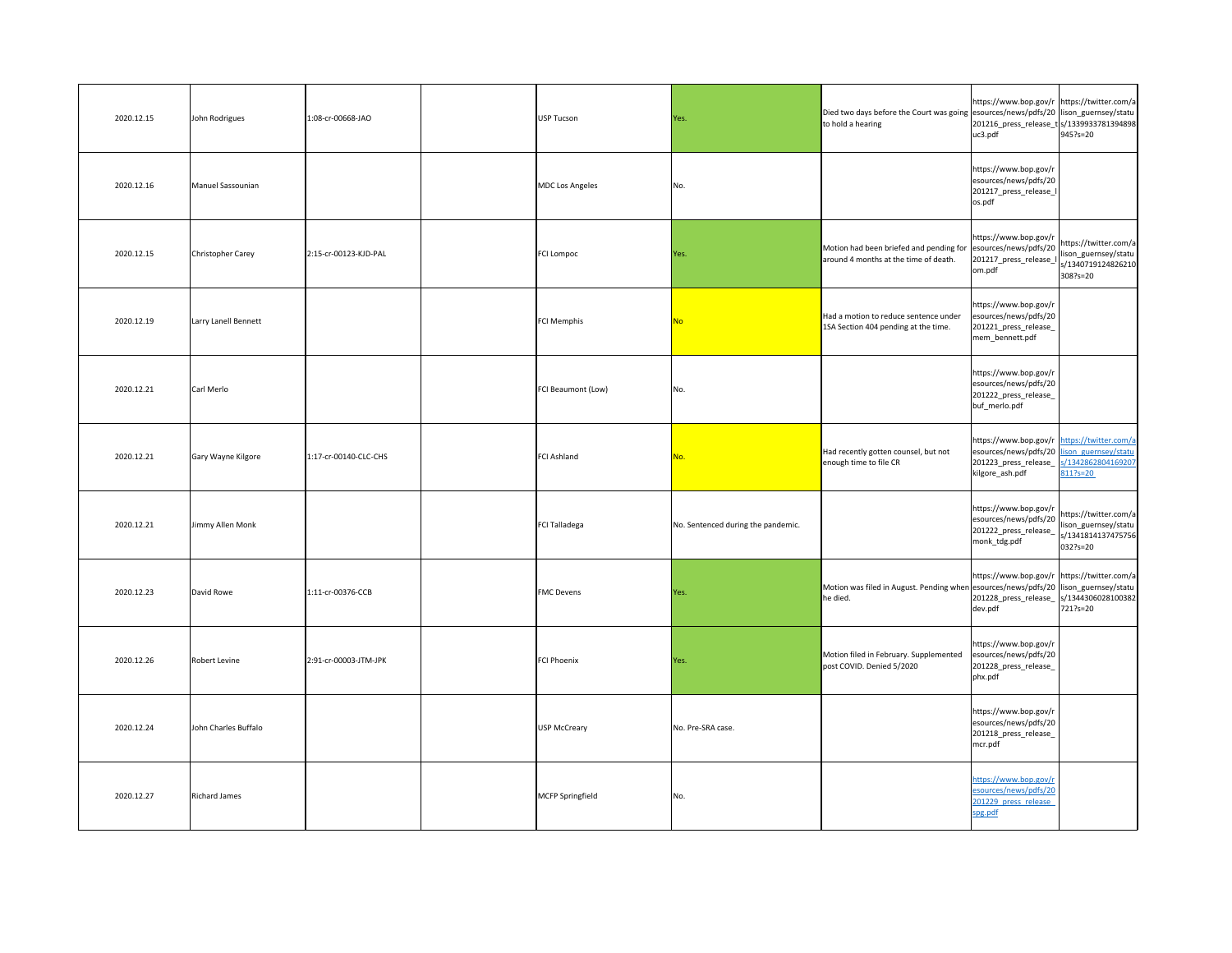| 2020.12.28 | James Velez              | 1:02-cr-00176-SEB-TAB       | <b>FCI Ashland</b>    | Yes. | Pro se motion filed, but then proceedings<br>stayed so that a lawyer could get<br>involved. Died within the month                                                             | https://www.bop.gov/r<br>esources/news/pdfs/20<br>201229_press_release_<br>ash.pdf                                                                      |          |
|------------|--------------------------|-----------------------------|-----------------------|------|-------------------------------------------------------------------------------------------------------------------------------------------------------------------------------|---------------------------------------------------------------------------------------------------------------------------------------------------------|----------|
| 2020.11.1  | Glenn Coleman Jr.        |                             | FCI Big Spring        | No   |                                                                                                                                                                               | https://www.bop.gov/r<br>esources/news/pdfs/20<br>201102_press_release_<br>coleman.pdf                                                                  |          |
| 2020.12.29 | Charles Winters          |                             | <b>FMC</b> Devens     | No   |                                                                                                                                                                               | https://www.bop.gov/r<br>esources/news/pdfs/20<br>201229_press_release_<br>dev.pdf                                                                      |          |
| 2020.12.23 | Carmelo Estrada          | 2:11-cr-20192-JPM           | MCFP Springfield      | Yes. | History of motions, including denial for<br>failure to exhaust. But when properly<br>filed and briefed it sat                                                                 | https://www.bop.gov/r  https://twitter.com/a <br>esources/news/pdfs/20 lison_guernsey/statu  <br>2012292_press_release  s/1345071190298288 <br>_spg.pdf | 129?s=20 |
| 2021.01.02 | Michael Martinez         | 1:12-cr-00234-LY            | <b>FMC Fort Worth</b> | Yes. | Denied 11/2020                                                                                                                                                                | https://www.bop.gov/r<br>esources/news/pdfs/20<br>210105_press_release_f<br>tw.pdf                                                                      |          |
| 2021.01.01 | Joe Gary Rivas, Jr.      | 6:02-cr-00042-C-BU/20-10360 | <b>FMC Fort Worth</b> | Yes. | Motion had been denied. 5th Circuit<br>affirmed.                                                                                                                              | https://www.bop.gov/r https://twitter.com/a<br>esources/news/pdfs/20 lison_guernsey/statu  <br>210105_press_release_  s/1347576441257525 <br>crw.pdf    | 256?s=20 |
| 2021.01.06 | James Graves             |                             | <b>FMC</b> Devens     | No.  |                                                                                                                                                                               | https://www.bop.gov/r<br>esources/news/pdfs/20<br>210107_press_release_<br>dev.pdf                                                                      |          |
| 2021.01.07 | Stuart Manley            | 1:05-cr-00278-SCJ-AJB       | <b>FMC</b> Devens     | Yes. | Motion filed in February. Gov't responded esources/news/pdfs/20 lison_guernsey/statu  <br>in April. Pending for 9 months when died. 210108_press_release_  s/1348404230785294 | https://www.bop.gov/r https://twitter.com/a<br>dev.pdf                                                                                                  | 338?s=20 |
| 2021.01.08 | Nelson Del Rio Rodriguez | 1:17-cr-20841-UU            | FCI Williamsburg      | Yes. | Denied 7/30                                                                                                                                                                   | https://www.bop.gov/r<br>esources/news/pdfs/20<br>210112_press_release_<br>wil.pdf                                                                      |          |
| 2021.01.09 | Fred Keys                |                             | <b>FCI Fairton</b>    | No.  |                                                                                                                                                                               | https://www.bop.gov/r<br>esources/news/pdfs/20<br>210112_press_release_f<br>ai.pdf                                                                      |          |
| 2021.01.08 | Michael Ryle             |                             | MCFP Springfield      | No.  |                                                                                                                                                                               | https://www.bop.gov/r<br>esources/news/pdfs/20<br>210112_press_release_<br>spg2.pdf                                                                     |          |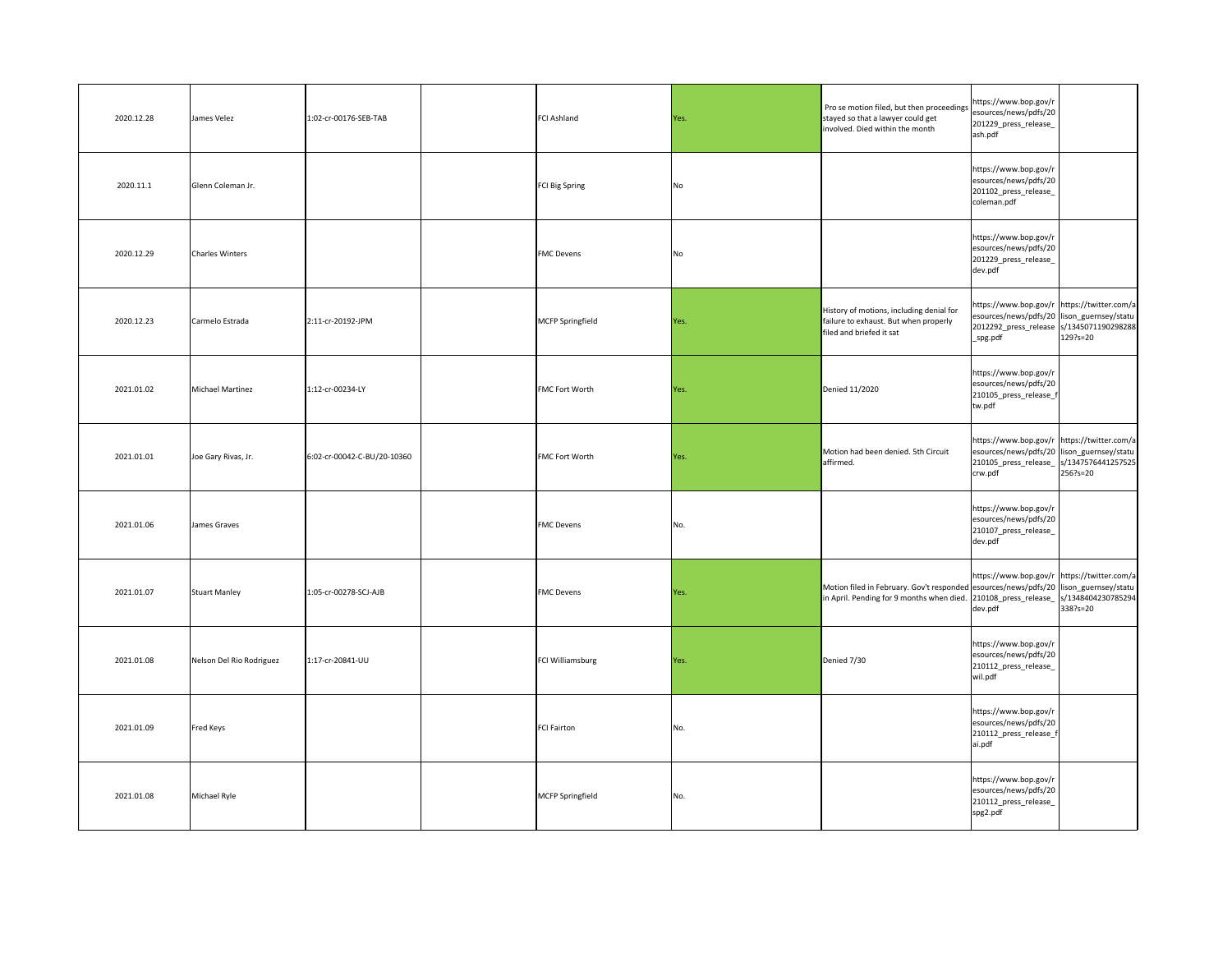| 2021.01.09 | Willie Smith            |                       | <b>FMC</b> Devens       | Unknown - District of Columbia case |                                                                               | https://www.bop.gov/r<br>esources/news/pdfs/20<br>210112 press release<br>dev.pdf                                                                                                                                            |                                                                     |
|------------|-------------------------|-----------------------|-------------------------|-------------------------------------|-------------------------------------------------------------------------------|------------------------------------------------------------------------------------------------------------------------------------------------------------------------------------------------------------------------------|---------------------------------------------------------------------|
| 2021.01.09 | Sean McQuiddy           | 3:97-cr-00107         | <b>FCI Forrest City</b> | Yes.                                | Filed 9/2020. Pending at time of death.                                       | https://www.bop.gov/r<br>esources/news/pdfs/20<br>210112_press_release_f<br>ox.pdf                                                                                                                                           |                                                                     |
| 2021.01.09 | Michael Hollingsworth   |                       | MCFP Springfield        | No.                                 |                                                                               | https://www.bop.gov/r<br>esources/news/pdfs/20<br>210112_press_release_<br>spg.pdf                                                                                                                                           |                                                                     |
| 2021.01.08 | Kevin Gayles            |                       | FCI Jesup               | No.                                 | Had Section 404 motion pending in the<br>Fourth Circuit at the time of death. | https://www.bop.gov/r<br>esources/news/pdfs/20<br>$210113$ _press_release_j $337$ ?s=20<br>es.pdf                                                                                                                            | https://twitter.com/a<br>lison_guernsey/statu<br>s/1350085918275854 |
| 2021.01.14 | Antwonne D. White       | 2:06-cr-00163         | <b>FCI Butner II</b>    | Yes.                                | Pro se motion had been pending 4<br>months at the time of death               | https://www.bop.gov/r https://twitter.com/a<br>esources/news/pdfs/20 lison_guernsey/statu  <br>210115_press_release_  s/1352632280385249<br>btf_white.pdf                                                                    | $285$ ?s=20                                                         |
| 2021.01.12 | Harry Edward Cunningham |                       | <b>FCI Memphis</b>      | No.                                 | Sentenced during the pandemic and his<br>lawyer argued COVID in mitigation.   | https://www.bop.gov/r https://twitter.com/a<br>esources/news/pdfs/20 lison_guernsey/statu<br>210115_press_release_  s/1354456692579332<br>mem_cunningham.pdf 099?s=20                                                        |                                                                     |
| 2021.01.14 | Richard Lee Red Fox     |                       | <b>FCI Sandstone</b>    | No. Conviction pre-SRA              |                                                                               | https://www.bop.gov/r<br>esources/news/pdfs/20<br>210115_press_release_<br>sst_fox.pdf                                                                                                                                       |                                                                     |
| 2021.01.13 | George Maurice Steele   |                       | <b>FCI Talladega</b>    | No.                                 |                                                                               | https://www.bop.gov/r<br>esources/news/pdfs/20<br>200115_press_release_t<br>dg_steele.pdf                                                                                                                                    |                                                                     |
| 2021.01.14 | Andre Vasquez           |                       | MCFP Springfield        | No.                                 |                                                                               | https://www.bop.gov/r<br>esources/news/pdfs/20<br>210121_press_release_<br>spg.pdf                                                                                                                                           |                                                                     |
| 2021.01.19 | Ruben Gil               | 1:15-cr-00143-LJV-HKS | <b>FMC Devens</b>       | Yes.                                | Denied 4/2020                                                                 | https://www.bop.gov/r https://twitter.com/a<br>esources/news/pdfs/20 lison guernsey/statu<br>210121_press_release_<br>dev.pdf                                                                                                | s/1353375878839902<br>$208?s = 20$                                  |
| 2021.01.16 | Thomas Church           | $1:17$ -cr-00123-JAW  | USP Leavenworth         | Yes.                                | Denied two days after put on a ventilator.                                    | https://www.bop.gov/r  <br> https://twitter.com/a<br>$\left[\frac{\text{lexp3.}}{\text{resources/news/pdfs/20}}\right]$ $\left[\frac{\text{lexp3.}}{\text{loss\_guernsey/statu}}\right]$<br>210121_press_release_I<br>ev.pdf | s/1354081851321823<br>233?s=20                                      |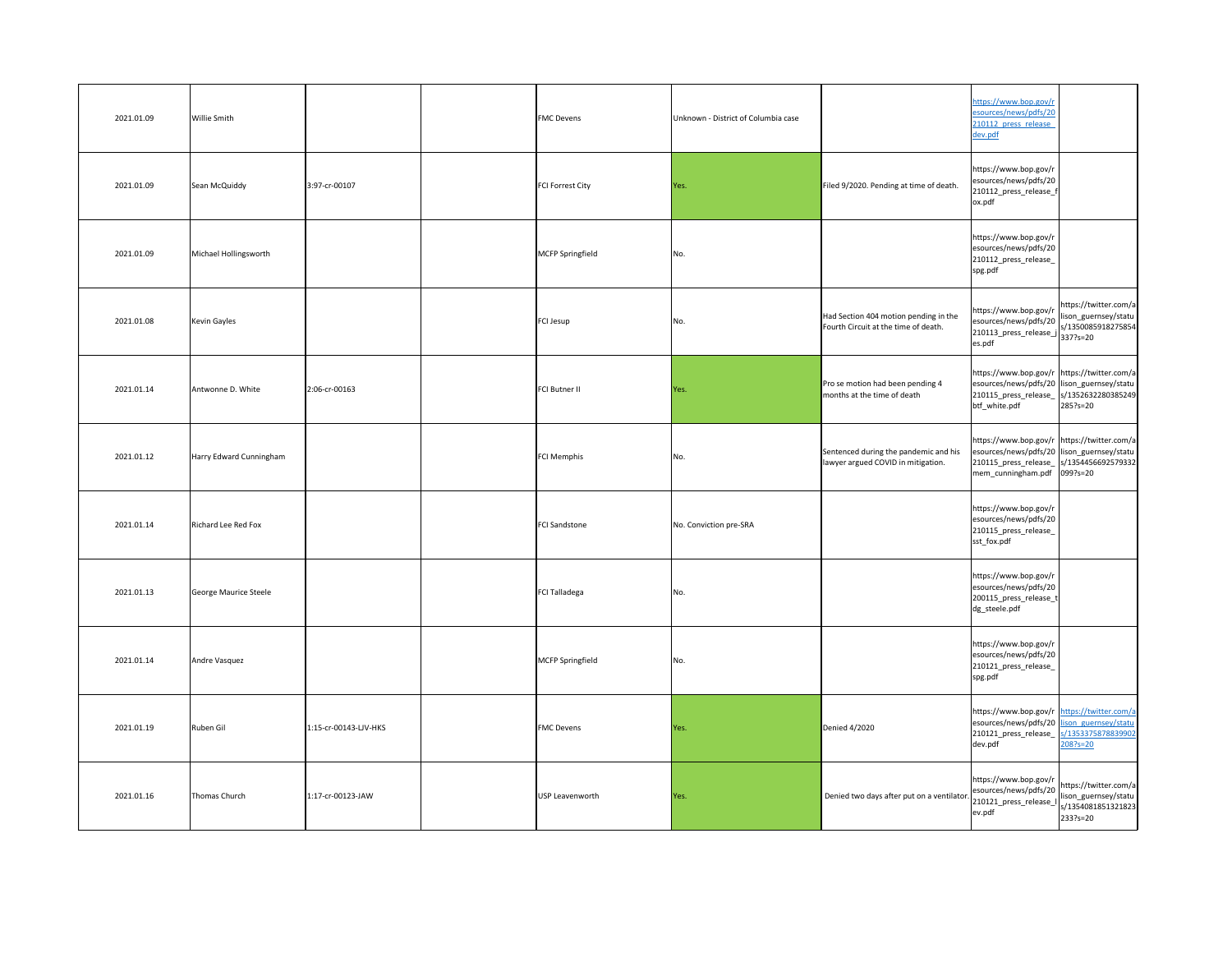| 2021.01.19 | Steven Brayfield   | 6:12-cr-03033-SRB     | USP Leavenworth           | Yes.              | Granted but proceedings stayed to allow<br>for travel. Hospitalized and never made it<br>home. | https://www.bop.gov/r https://twitter.com/a<br>esources/news/pdfs/20 lison_guernsey/statu  <br>210121_press_release_I   s/1356248655796318<br>evcmp.pdf | 209?s=20                                                 |
|------------|--------------------|-----------------------|---------------------------|-------------------|------------------------------------------------------------------------------------------------|---------------------------------------------------------------------------------------------------------------------------------------------------------|----------------------------------------------------------|
| 2021.01.09 | Shauntae Hill      |                       | FCI Terre Haute           | No.               |                                                                                                | https://www.bop.gov/r<br>esources/news/pdfs/20<br>210121_press_release_t<br>hx.pdf                                                                      |                                                          |
| 2021.01.15 | Victor Bigman      |                       | <b>FCI Victorville II</b> | No.               |                                                                                                | https://www.bop.gov/r<br>esources/news/pdfs/20<br>210121_press_release_<br>vic.pdf                                                                      |                                                          |
| 2021.01.14 | William Dahl       | 2:14-cr-00382-HB      | FCI Williamsburg          | Yes.              | Motion denied for failure to exhaust                                                           | https://www.bop.gov/r https://twitter.com/a<br>esources/news/pdfs/20 lison_guernsey/statu  <br>210123_press_release_  s/1354795248677957<br>wil.pdf     | 635?s=20                                                 |
| 2021.01.15 | Spencer Lee Sarver |                       | <b>USP Atlanta</b>        | No.               |                                                                                                | https://www.bop.gov/r<br>esources/news/pdfs/20<br>210123_press_release_<br>atl.pdf                                                                      |                                                          |
| 2021.01.06 | Charles McRae      |                       | <b>FMC</b> Devens         | No.               |                                                                                                | https://www.bop.gov/r<br>esources/news/pdfs/20<br>210123_press_release_<br>dev.pdf                                                                      |                                                          |
| 2021.01.22 | George Adams       |                       | <b>FCI Hazelton</b>       | Unknown - DC case |                                                                                                | https://www.bop.gov/r<br>esources/news/pdfs/20<br>210125_press_release_<br>haz.pdf                                                                      |                                                          |
| 2021.01.22 | Myron Crosby       | 1:17-cr-00123-JAW     | <b>FCI Fort Dix</b>       | Yes.              | Denied 10/27/20                                                                                | https://www.bop.gov/r<br>esources/news/pdfs/20<br>210125_press_release_f<br>td.pdf                                                                      |                                                          |
| 2021.01.26 | Pedro Lopez-Vargas |                       | MCFP Springfield          | No.               |                                                                                                | https://www.bop.gov/r<br>esources/news/pdfs/20<br>210127_press_release_<br>spg.pdf                                                                      |                                                          |
| 2021.01.22 | Joe Adams          |                       | <b>FCI Williamsburg</b>   | No.               |                                                                                                | https://www.bop.gov/r<br>esources/news/pdfs/20<br>210127_press_release_<br>wil.pdf                                                                      |                                                          |
| 2021.01.26 | Robert Horton      | 5:05-cr-00235-KDB-DCK | FCI Edgefield             | Yes.              | Denied for failure to exhaust.                                                                 | https://www.bop.gov/r<br>esources/news/pdfs/20 https://twitter.com/a<br>210128_press_release_<br>eng.pdf                                                | lison_guernsey/statu  <br>s/1356648675771101<br>184?s=20 |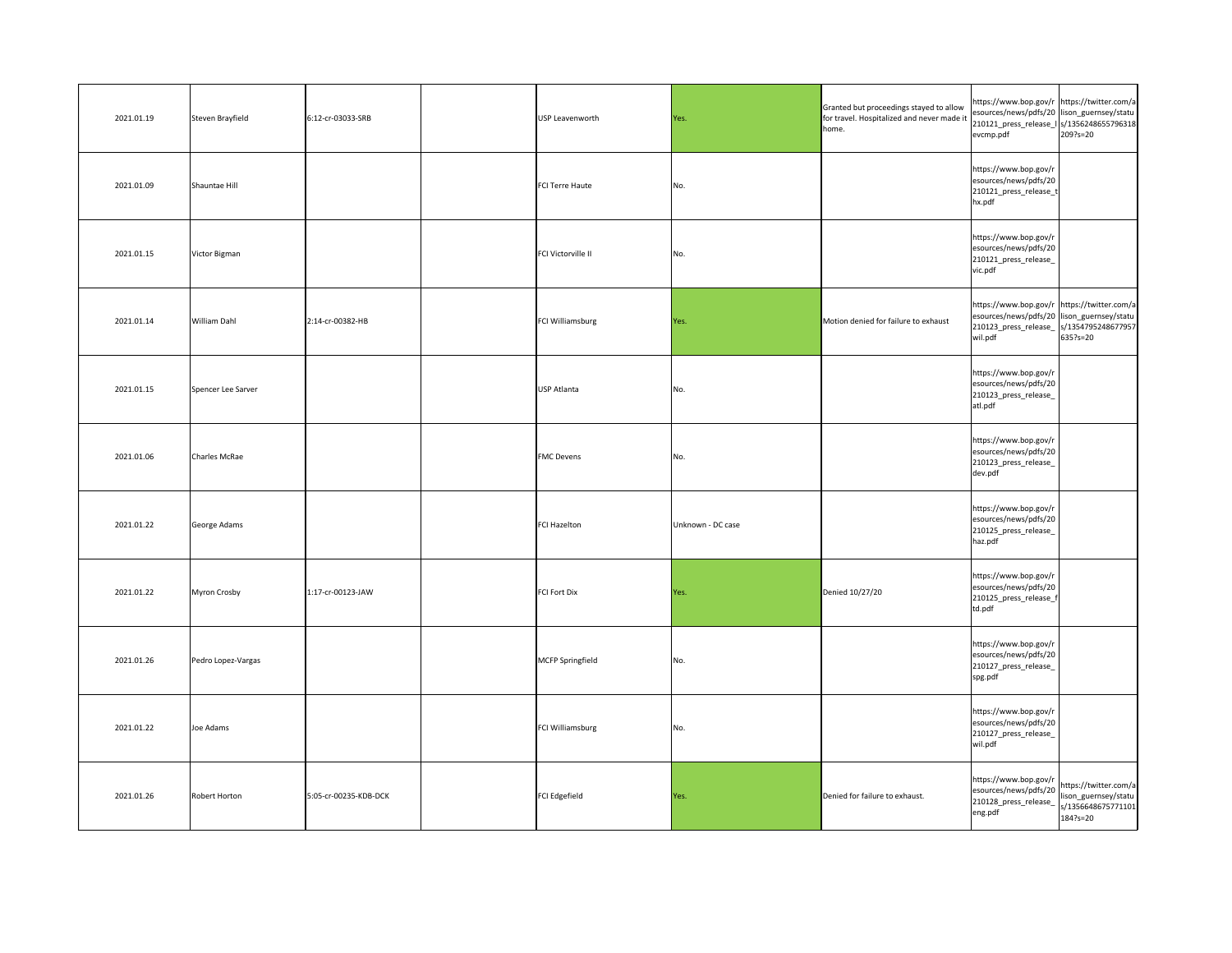| 2021.01.28 | Charles Purly Romero                             |                      | USP Tucson              | No.  |                                                   | https://www.bop.gov/r<br>esources/news/pdfs/20<br>210201_press_release_t<br>cp_romero.pdf                                                             |              |
|------------|--------------------------------------------------|----------------------|-------------------------|------|---------------------------------------------------|-------------------------------------------------------------------------------------------------------------------------------------------------------|--------------|
| 2021.01.31 | Omar Adonis Guzman-Martinez                      |                      | MCFP Springfield        | No.  |                                                   | https://www.bop.gov/r<br>esources/news/pdfs/20<br>210201_press_release_<br>spg_martinez.pdf                                                           |              |
| 2021.01.29 | Toribio Ornelas Vasquez                          |                      | FCI Florence            | No.  |                                                   | https://www.bop.gov/r<br>esources/news/pdfs/20<br>210201_press_release_f<br>If_vasquez.pdf                                                            |              |
| 2021.02.01 | Mark Sealy                                       |                      | MCFP Springfield        | No.  |                                                   | https://www.bop.gov/r<br>esources/news/pdfs/20<br>210202_press_release_<br>spg_sealy.pdf                                                              |              |
| 2021.02.02 | Theodore Kootswatewa                             |                      | USP Tucson              | No.  |                                                   | https://www.bop.gov/r<br>esources/news/pdfs/20<br>210203_press_release_t<br>uc.pdf                                                                    |              |
| 2021.02.03 | Otis Morris                                      | 1:11-cr-00149-PLM    | FCI Gilmer              | Yes. | Denied. Affirmed on appeal in the 6th<br>Circuit. | https://www.bop.gov/r https://twitter.com/a<br>esources/news/pdfs/20 lison_guernsey/statu  <br>210204_press_release_  s/1357896748019122 <br>gil.pdf  | $176$ ?s=20  |
| 2021.02.03 | William Ray Wooten                               |                      | FCI Butner II           | No.  |                                                   | https://www.bop.gov/r<br>esources/news/pdfs/20<br>210204_press_release_<br>but.pdf                                                                    |              |
| 2021.02.05 | Edwin Segarra                                    |                      | MDC Brooklyn            | No.  | Pending sentencing.                               | https://www.bop.gov/r<br>esources/news/pdfs/20<br>210208_press_release_<br>bro.pdf                                                                    |              |
| 2021.02.07 | Joseph Lee Fultz                                 |                      | FCI Terre Haute         | No.  |                                                   | https://www.bop.gov/r<br>esources/news/pdfs/20<br>210209_press_release_t<br>hx.pdf                                                                    |              |
| 2021.02.09 | Chester Ray Stitts, Jr.,                         | 9:17-cr-00011-RC-KFG | <b>FCI Forrest City</b> | Yes. | Denied.                                           | https://www.bop.gov/r https://twitter.com/a<br>esources/news/pdfs/20 lison_guernsey/statu  <br>210210_press_release_f s/1361367348075192<br>ox.pdf    | $325$ ?s=20  |
| 2021.02.09 | Abdul-Aziz Rashid Muhammad 2:89-cr-00050-DCR-EBA |                      | FCI Butner II           | Yes. | Denied.                                           | https://www.bop.gov/r https://twitter.com/a<br>esources/news/pdfs/20  lison_guernsey/statu  <br>210210_press_release_  s/1360230741314048 <br>bux.pdf | $004?s = 20$ |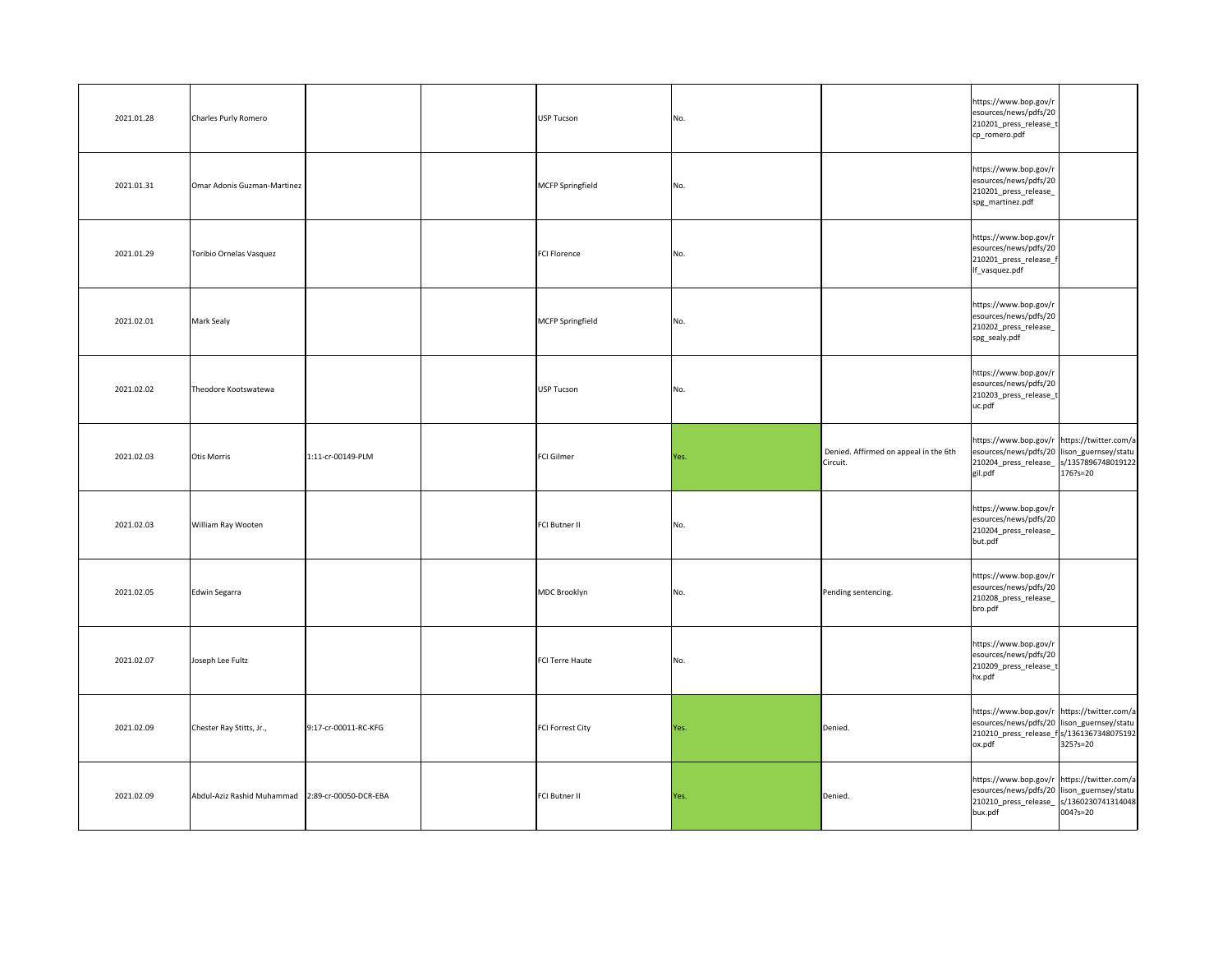| 2021.02.10 | Girard Lafortune            |                       | <b>FMC Devens</b>   | No   |                                                                                                                              | https://www.bop.gov/r<br>esources/news/pdfs/20<br>210211_press_release_<br>dev.pdf                                                                |          |
|------------|-----------------------------|-----------------------|---------------------|------|------------------------------------------------------------------------------------------------------------------------------|---------------------------------------------------------------------------------------------------------------------------------------------------|----------|
| 2021.02.12 | <b>Wayne Spinks</b>         | 1:04-cr-00426-TDS     | FCI Edgefield       | No.  | Mr. Spinks filed motion for counsel on<br>9/2020. Court denied request for counsel<br>and then denied C/R without prejudice. | https://www.bop.gov/r<br>esources/news/pdfs/20<br>210217_press_release_<br>edg.pdf                                                                |          |
| 2021.02.27 | Johnathan Delargy           | $CR-16-125-R$         | FCI Seagoville      | No.  |                                                                                                                              | https://www.bop.gov/r<br>esources/news/pdfs/20<br>210303_press_release_<br>sea.pdf                                                                |          |
| 2021.03.04 | Marcelo Ramos-Ortiz         | 4:13-cr-00394-LSC-SGC | FCI Oakdale II      | No.  |                                                                                                                              | https://www.bop.gov/r<br>esources/news/pdfs/20<br>210305_press_release_<br>oak.pdf                                                                |          |
| 2021.03.01 | Icee Omar Ali               | 1:00-cr-00388-CCE     | <b>USP Florence</b> | Yes. | Denied.                                                                                                                      | https://www.bop.gov/r https://twitter.com/a<br>esources/news/pdfs/20 lison_guernsey/statu<br>210302_press_release_f s/1370788303075704 <br>lx.pdf | 834?s=20 |
| 2021.02.23 | Curtis Horne                |                       | USP Florence        | No.  |                                                                                                                              | https://www.bop.gov/r<br>esources/news/pdfs/20<br>210324_press_release_f<br>lx.pdf                                                                |          |
| 2021.03.14 | Jessie Carter               |                       | FCI Talladega       | No.  |                                                                                                                              | https://www.bop.gov/r<br>esources/news/pdfs/20<br>210318_press_release_t<br>al.pdf                                                                |          |
| 2021.03.25 | Fernando Marulanda Trujillo | 1:11-cr-20349-UU      | FCI Ft. Dix         | Yes. | Filed two motions. One denied 5/2020.<br>Second one denied 12/2020                                                           | https://www.bop.gov/r<br>esources/news/pdfs/20<br>210329_press_release_f<br>td_trujillo.pdf                                                       |          |
| 2021.04.03 | Leonard Williams            | 12-00263-01-CR-W-DGK  | MCFP Springfield    | No.  |                                                                                                                              | https://www.bop.gov/r<br>esources/news/pdfs/20<br>210407_press_release_<br>spg.pdf                                                                |          |
| 2021.04.04 | Jamie Benavides             | 5:19-cr-01324         | MCFP Springfield    | No.  |                                                                                                                              | https://www.bop.gov/r<br>esources/news/pdfs/20<br>210407_press_release_<br>spg2.pdf                                                               |          |
| 2021.05.15 | Chad Noziska                | 2:11-cr-00022-DWM     | FCI Sheridan        | No.  |                                                                                                                              | https://www.bop.gov/r<br>esources/news/pdfs/20<br>210419_press_release_<br>she.pdf                                                                |          |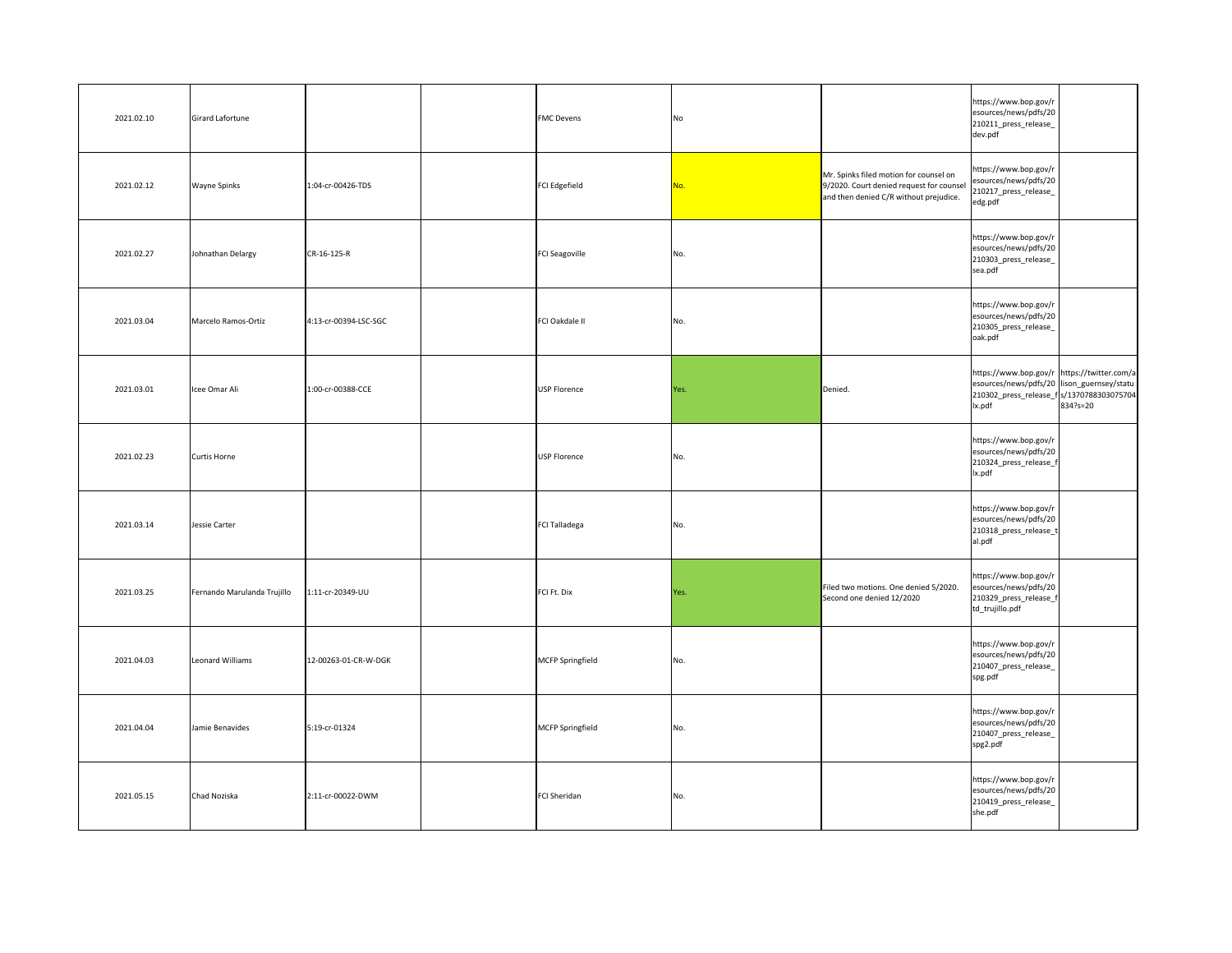| 2021.04.16   | <b>William Andrew Davison</b> | 3:92-cr-00041-HLR        | USP Tucson          | No.        |                                                                                                                                              | https://www.bop.gov/r<br>esources/news/pdfs/20<br>210420_press_release_t<br>uc.pdf                                                                                   |  |
|--------------|-------------------------------|--------------------------|---------------------|------------|----------------------------------------------------------------------------------------------------------------------------------------------|----------------------------------------------------------------------------------------------------------------------------------------------------------------------|--|
| 2021.04.27   | Paul F. Archambault, Sr.      | 1:09-cr-00524-GLS        | <b>FMC</b> Devens   | Yes.       | Denied because had failed to exhuast.                                                                                                        | https://www.bop.gov/r<br>esources/news/pdfs/20<br>210429_press_release_<br>dev_archambault.pdf                                                                       |  |
| 2021.05.12   | Revardo White                 | 3:18CR61-HEH             | USP Yazoo City      | Yes.       | Denied because determined that he<br>wasn't at risk from COVID. Also relied on<br>the § 3553(a) factors                                      | https://www.bop.gov/r<br>esources/news/pdfs/20<br>210513_press_release_<br>yaz.pdf                                                                                   |  |
| 2021.05.03   | Larry Harris                  | 8:19-cr-146              | FCI Englewood       | Yes.       | Denied because of § 3553(a) factors.                                                                                                         | https://www.bop.gov/r<br>esources/news/pdfs/20<br>210521_press_release_<br>eng.pdf                                                                                   |  |
| 2021.05.19   | Laura Ann Palpallatoc         | CR18-5094 BHS            | FCI Phoenix         | Yes.       | Denied because had already tested<br>positive for COVID and was no longer at<br>risk.                                                        | https://www.bop.gov/r<br>esources/news/pdfs/20<br>210525_press_release_<br>phx.pdf                                                                                   |  |
| 2021.01.29   | Manuel Roach                  | 6:07CR10103-001          | USP Leavenworth     | No.        |                                                                                                                                              | https://www.bop.gov/r<br>esources/news/pdfs/20<br>210602_press_release_I<br>vn.pdf                                                                                   |  |
| 2021.06.14   | Sherri Renee Hillman          | 2:19-cr-00196-JRG-CRW-32 | <b>FMC Carswell</b> | No.        | Pretrial status. Had been furloughed and<br>hospitalized for COVID while in pretrial<br>detention. Died undergoing competency<br>evaluation. | https://www.bop.gov/r<br>esources/news/pdfs/20<br>210617_press_release_<br>car.pdf                                                                                   |  |
| 2020.12.2028 | Carlous Lindell Daily         | 0:03-cr-00381-JRT-FLN    | USP Victorville     | No.        |                                                                                                                                              | https://www.bop.gov/r<br>esources/news/pdfs/20<br>210717_vic_press_relea<br>se.pdf                                                                                   |  |
| 2020.05.18   | Félix Repilado Martínez       | 2:18-cr-00063-RSM-1      | CI North Lake       | <u>No.</u> | Lawyer filed a NOA to prepare to file just<br>days before his death.                                                                         | no press release - BOP<br>FOIA. Newspaper<br>article:<br>https://theintercept.co<br>m/2020/08/14/coronavi<br>rus-immigrant-prison-<br>$\text{eff}$ porth lake death! |  |
| 2020.12.31   | Patrick Walker                | 2:18-cr-00190-GJP        | CI Moshannon Valley | Yes.       | Pending when denied. Denied as moot.                                                                                                         | No press release - BOP<br>FOIA                                                                                                                                       |  |
| 2021.03.01   | Waldemar Lorenzana            | 1:03-cr-00331-CKK        | <b>CI Rivers</b>    | Yes.       | Denied because hadn't exhausted or<br>shown ECR for release                                                                                  | No press release - BOP<br><b>FOIA</b>                                                                                                                                |  |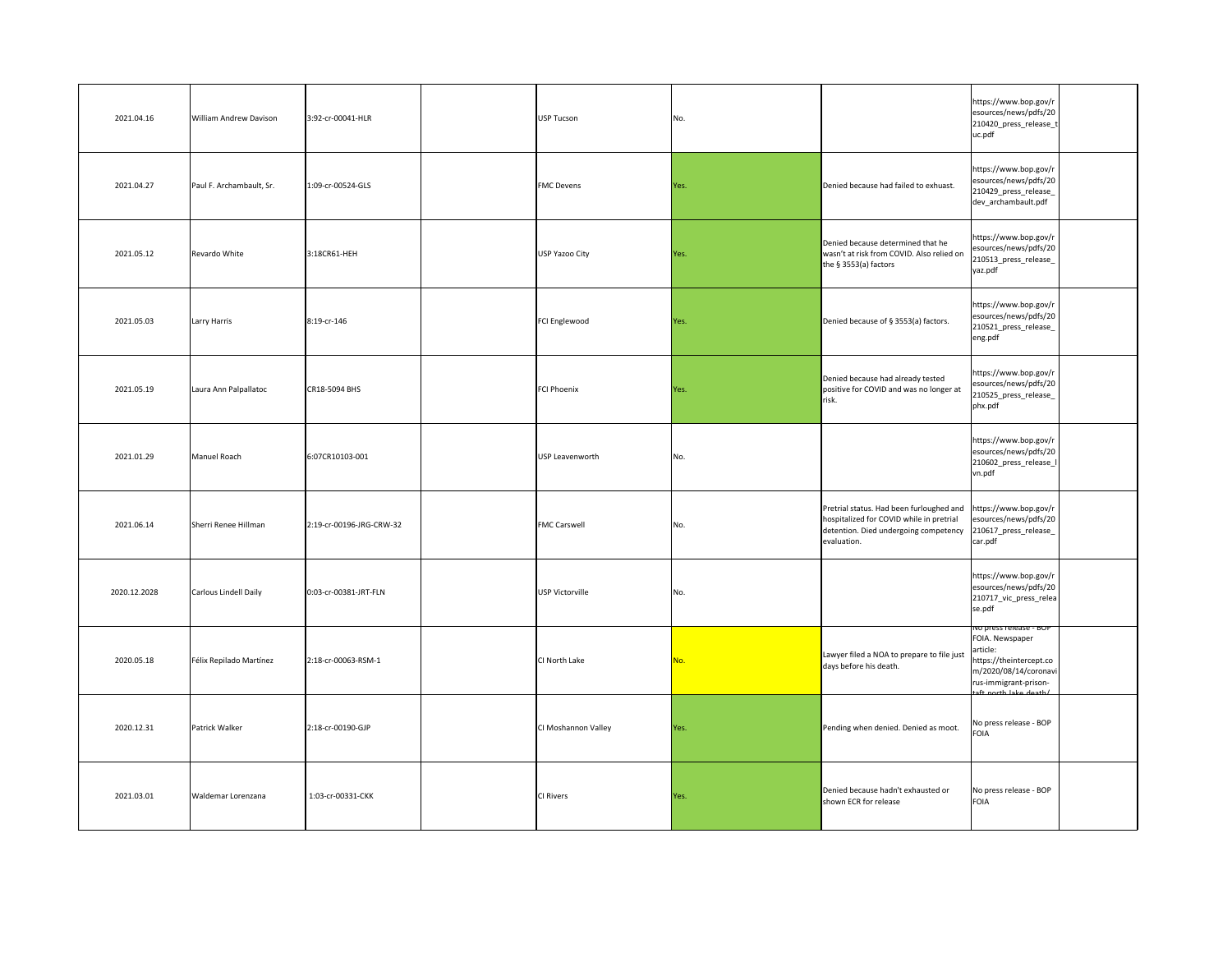| 2020.12.28 | Robert Adams                                     | 3:13-cr-00395-TJM       | CI Moshannon Valley | Yes. | Denied because hadn't exhausted or<br>shown ECR for release. Also relied on<br>3553(a)                                       | No press release - BOP<br>FOIA        |
|------------|--------------------------------------------------|-------------------------|---------------------|------|------------------------------------------------------------------------------------------------------------------------------|---------------------------------------|
| 2020.11.20 | Venustiano Dominguez-Pacheco 3:18-cr-02868-DCG-1 |                         | <b>CI Reeves</b>    | No.  |                                                                                                                              | No press release - BOP<br><b>FOIA</b> |
| 2020.05.28 | Chi Cuong Hoang                                  | 2-07-cr-00662-005       | CI North Lake       | No.  |                                                                                                                              | No press release - BOP<br><b>FOIA</b> |
| 2021.02.13 | Jose Antonio Avila Almira                        | 6:09-cr-0065-CEM-GJK-1  | CI Moshannon Valley | No.  |                                                                                                                              | No press release - BOP<br>FOIA        |
| 2021.01.16 | Baldomero Lopez                                  | 7:04-cr-00010-HL-CHW-1  | CI Moshannon Valley | Yes. | Filed two motions. One denied 7/2020.<br>The second one was filed in December<br>and was pending when he died in<br>January. | No press release - BOP<br>FOIA        |
| 2020.05.12 | Jose Luis Cruz                                   | 7:07-cr-00019-DC-3      | CI McRae            | No.  |                                                                                                                              | No press release - BOP<br><b>FOIA</b> |
| 2020.06.22 | Juan Antonio Hurtado Garcia                      | $5:12$ -cr-00410-3      | CI Great Plains     | No.  |                                                                                                                              | No press release - BOP<br>FOIA        |
| 2020.09.14 | Jamie Medina                                     | 1:06-cr-00232-RCL       | CI D Ray James      | No.  |                                                                                                                              | No press release - BOP<br><b>FOIA</b> |
| 2020.09.07 | Ynocenio Arias Mercedes                          | 3:15-cr-00366-PAD-1     | CI D Ray James      | No.  |                                                                                                                              | No press release - BOP<br>FOIA        |
| 2020.08.15 | Miguel Angel Valero Ramirez                      | 1:12-cr-00109-LJV-HKS-2 | CI D Ray James      | No.  |                                                                                                                              | No press release - BOP<br>FOIA        |
| 2020.10.28 | Ignacio Solis Sandoval                           | 3:20-cr-01674-DB-1      | CI Dalby            | No.  |                                                                                                                              | No press release - BOP<br><b>FOIA</b> |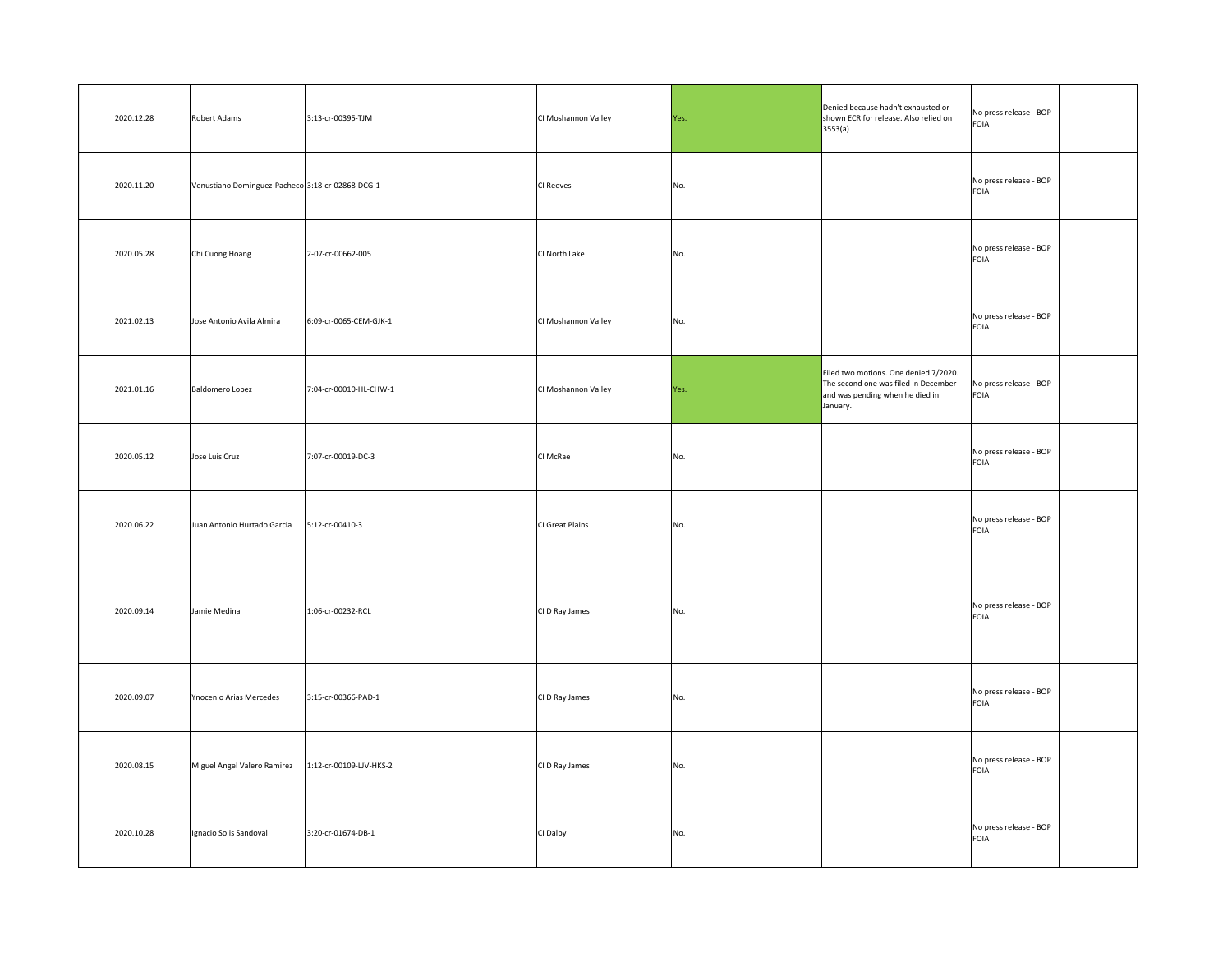| 2020.08.25 | Earl Brown                  | 1:12-cr-00109-LJV-HKS-2 | CI Dalby              | No.                                 |                                                                                                                                                                                                                                                                                           | No press release - BOP<br><b>FOIA</b>                                                        |  |
|------------|-----------------------------|-------------------------|-----------------------|-------------------------------------|-------------------------------------------------------------------------------------------------------------------------------------------------------------------------------------------------------------------------------------------------------------------------------------------|----------------------------------------------------------------------------------------------|--|
| 2020.12.27 | Cipriano Hernandez Rubio    | 5:19-cr-01075-1         | CI Big Spring         | No.                                 |                                                                                                                                                                                                                                                                                           | No press release - BOP<br><b>FOIA</b>                                                        |  |
| 2020.10.30 | Ramiro Lopez Manjarrez      | 2:12-cr-00576-GMS-2     | CI Big Spring         | No.                                 |                                                                                                                                                                                                                                                                                           | No press release - BOP<br><b>FOIA</b>                                                        |  |
| 2020.07.30 | Amadeo Portocarrero Velasco | 8:08-cr-00402-VMC-SPF   | CI Dalby              | Yes.                                | Denied for failure to provide medical<br>documentation.                                                                                                                                                                                                                                   | No press release - BOP<br>FOIA                                                               |  |
| 2021.07.28 | Roy Curtis Berry            | 1:85-cr-00722-PCH       | <b>FMC Fort Worth</b> | No.                                 |                                                                                                                                                                                                                                                                                           | https://www.bop.gov/r<br>esources/news/pdfs/20<br>210803_press_release_f<br>tw.pdf           |  |
| 2021.08.03 | Derrick Nicholson           | 5:18-cr-50008-TLB       | FCI Texarkana         | No.                                 | Had filed a motion requesting a copy of<br>his transcript to pursue a pro se<br>compassionate release motion. The<br>motion for a transcript was denied.                                                                                                                                  | https://www.bop.gov/r<br>esources/news/pdfs/20<br>210803_press_release_t<br>ex.pdf           |  |
| 2021.08.11 | Gary Mack Johnson           | 3:11-cr-00066-B         | FCI Seagoville        | Yes.                                | Denied for failure to exhaust, failure to<br>desmonstrae ECR, and under 3553(a).                                                                                                                                                                                                          | https://www.bop.gov/r<br>esources/news/pdfs/20<br>210818_press_release_<br>sea.pdf           |  |
| 2021.08.12 | Ikaika Ryan Chung           | 3:18-cr-00872-JLS-1     | FCI Sheridan          | No.                                 |                                                                                                                                                                                                                                                                                           | https://www.bop.gov/r<br>esources/news/pdfs/20<br>210818_press_release_<br>she.pdf           |  |
| 2021.01.19 | Richard L. Blanchard Sr     |                         | USP McCreary          | Unknown - District of Columbia case |                                                                                                                                                                                                                                                                                           | https://www.bop.gov/r<br>esources/news/pdfs/20<br>210830_press_release_<br>mcr_blanchard.pdf |  |
| 2021.08.22 | Rasheem Kireem Hicks        | 5:18-cr-00314-D         | <b>FMC Butner</b>     | Yes.                                | Denied just two months before he died. A<br>motion to reconsider was pending a the<br>time of death. The Court found no ECR for esources/news/pdfs/20<br>release: "Hicks argues that the vaccine<br>may not lower his medical risks, but the<br>court rejects his argument as meritless." | https://www.bop.gov/r<br>210830_press_release_<br>bux_hicks.pdf                              |  |
| 2021.03.27 | Armando Ramirez             | 4:01-cr-00072           | FCI Beaumont (Low)    | Yes.                                | Only considered under the BOP policy<br>statements. Met the age requirement,<br>but was not experiencing deteriorating<br>health based on age.                                                                                                                                            | https://www.bop.gov/r<br>esources/news/pdfs/20<br>210831_press_release_<br>bml_Ramirez.pdf   |  |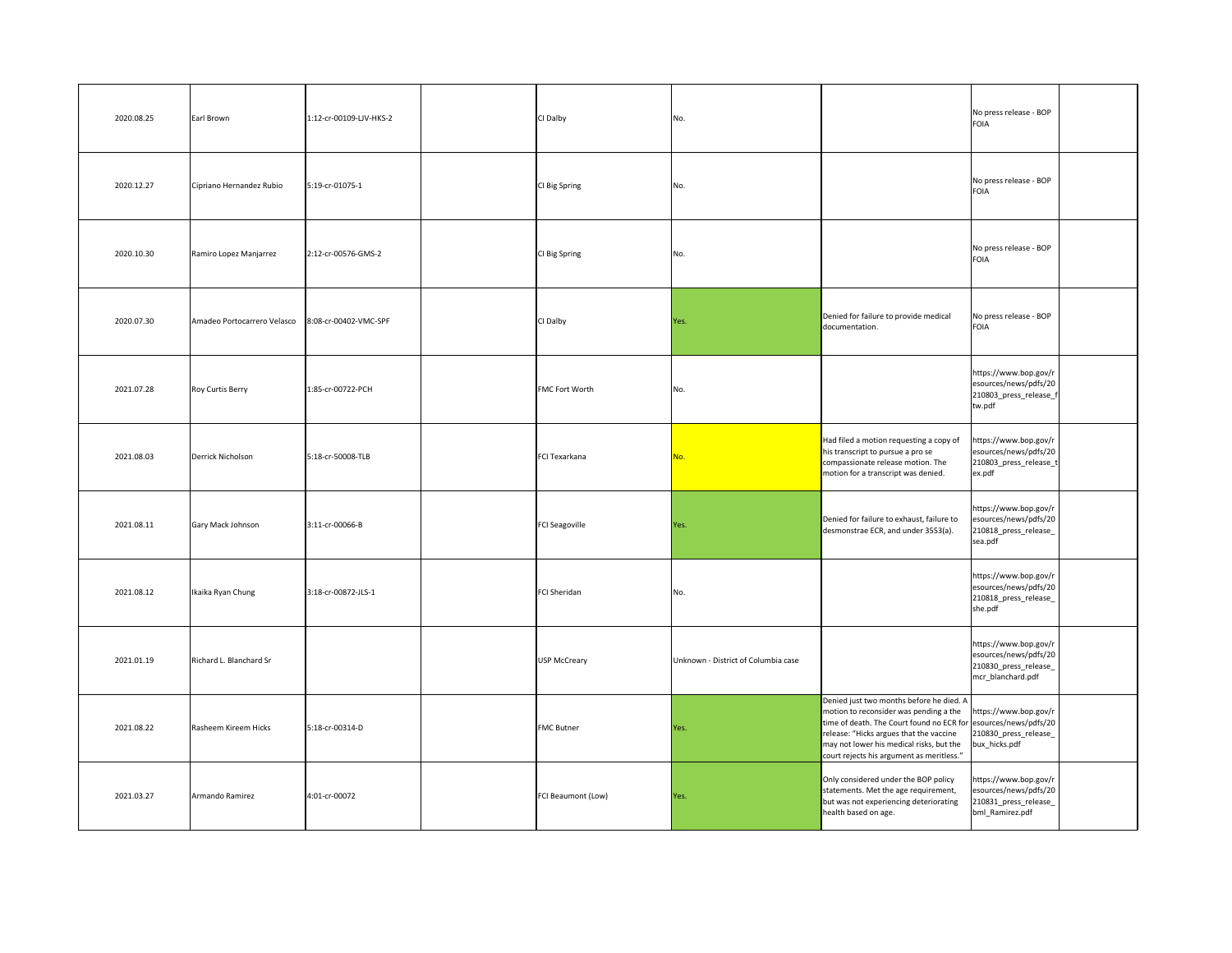| 2021.03.26 | Stacy Bonds          | 4:17-cr-00181-HEA       |             | FCI Butner (Low)         | No.            |                                                                                     | https://www.bop.gov/r<br>esources/news/pdfs/20<br>210831_press_release_<br>bux.pdf  |  |
|------------|----------------------|-------------------------|-------------|--------------------------|----------------|-------------------------------------------------------------------------------------|-------------------------------------------------------------------------------------|--|
| 2021.09.04 | Rakeem Baskerville   | 2:04-cr-00280-MCA-11    |             | <b>FCI Bennettsville</b> | No             |                                                                                     | https://www.bop.gov/r<br>esources/news/pdfs/20<br>210908_press_release_<br>ben.pdf  |  |
| 2020.11.19 | Johnny Walter Spragg | 2:18-cr-00410-MHH-JEO-1 |             | FCI Talladega            | N <sub>o</sub> |                                                                                     | https://www.bop.gov/r<br>esources/news/pdfs/20<br>210910_press_release_t<br>al.pdf  |  |
| 2021.09.06 | Robert Neal Hatchell | 4:16-cr-00576-1         |             | FCI Beaumont (Low)       | No             |                                                                                     | https://www.bop.gov/r<br>esources/news/pdfs/20<br>210915_press_release_<br>bml.pdf  |  |
| 2021.09.09 | Tavoris Delancy      | 3:20-cr-00024-MMH-JBT-1 |             | FCI Tallahassee          | No             |                                                                                     | https://www.bop.gov/r<br>esources/news/pdfs/20<br>210915_press_release_t<br>al.pdf  |  |
| 2021.09.25 | <b>Wiliam Waller</b> | 2:18-00112-JCM-VCF      |             | FCI Mendota              | No.            | Lawyer filed admission for pro hac vice<br>admission just four days before he died. | https://www.bop.gov/r<br>esources/news/pdfs/20<br>210928_press_replease<br>_men.pdf |  |
| 2021.09.24 | Elize Parker         | Unknown                 |             | <b>FMC Devens</b>        | No.            |                                                                                     | https://www.bop.gov/r<br>esources/news/pdfs/20<br>210930_press_replease<br>_dev.pdf |  |
| 2021.10.01 | Tammy J. Lamere      | 5:16-cr-00340-NAM       |             | <b>FMC Carswell</b>      | Yes.           | Filed three pro se motions.                                                         | https://www.bop.gov/r<br>esources/news/pdfs/20<br>211001_press_release_<br>car.pdf  |  |
| 2021.10.05 | Frank Locascio       | 1:90-cr-01051-ILG       |             | <b>FMC Devens</b>        | Yes.           |                                                                                     | https://www.bop.gov/r<br>esources/news/pdfs/20<br>211005_press_replease<br>_dev.pdf |  |
| 2021.10.15 | Michael Hadam        | 2:17-cv-00001-MRH       | <b>WDPA</b> | <b>FCI Allenwood Low</b> | No.            |                                                                                     |                                                                                     |  |
| 2020.6.21  | Mamoudou Kaba        | 2:15-cr-20092-JAR-1     | D. Kansas   | USP Lompoc               | No.            |                                                                                     |                                                                                     |  |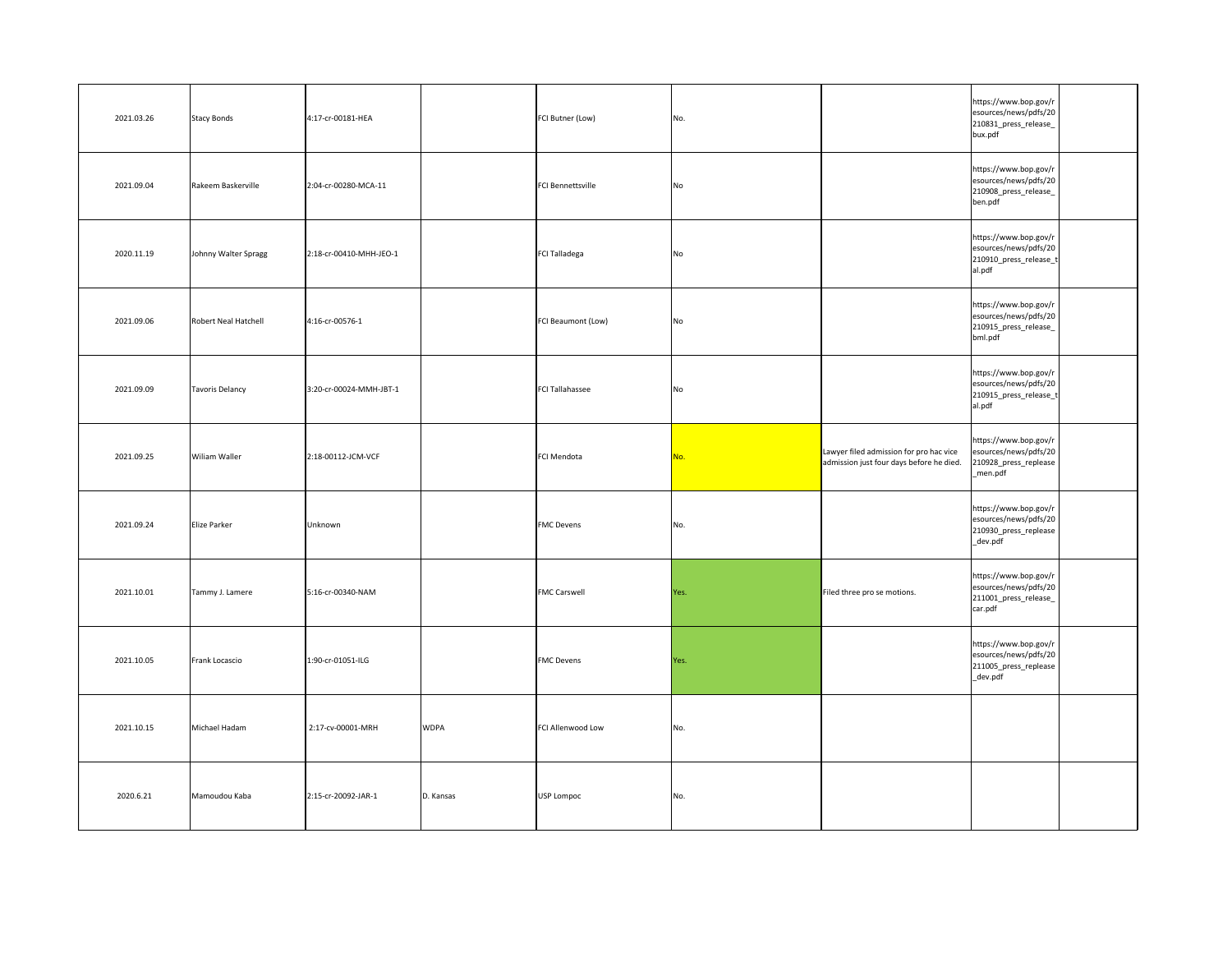| 2021.10.15 | Joneka Danielle Treece | 2:17-cr-00014-JRG-MCLC-3                            | ED Tenn                    | <b>FCI Tallahassee</b> | No.                                |                                                                                                                           |  |
|------------|------------------------|-----------------------------------------------------|----------------------------|------------------------|------------------------------------|---------------------------------------------------------------------------------------------------------------------------|--|
| 2021.10.23 | James Ray Sapp         | 5:15-cr-00016-LAG-CHW                               | <b>MDGA</b>                | USP Atlanta            | No.                                |                                                                                                                           |  |
| 2021.7.31  | Ruben Joseph Castillo  | 2:20-cr-01017-KWR-1                                 | D. New Mexico              | <b>FCI Safford</b>     | No.                                |                                                                                                                           |  |
| 2021.11.29 | Keith Roddy            |                                                     | D. Columbia Superior Court | FCI Hazelton           | Unkown - District of Columbia case |                                                                                                                           |  |
| 2021.12.01 | Douglas L. Beatty      | 5:05-cr-00099-HL-CWH and<br>4:05-cr-00248-HDV-RAW-1 | MDGA and SDIA              | <b>FCI Seagoville</b>  | Yes.                               |                                                                                                                           |  |
| 2021.5.10  | Daniel Spear           | 1:14-cr-00484-RBJ                                   | D. Colorado                | FCI Terminal Island    | No.                                |                                                                                                                           |  |
| 2021.11.29 | <b>Barney Paschal</b>  | 1:17-cr-00053-CCE-9                                 | MDNC                       | FCI Butner Medium II   | No.                                |                                                                                                                           |  |
| 2021.12.13 | <b>Rowland Sudbeck</b> | 8:19-cr-00022-RFR-MDN-1                             | D. Nebraska                | <b>FMC Fort Worth</b>  | No.                                | Sentenced during the pandemic, and his<br>surrender date was repeatedly extended<br>because of his medical vulnerability. |  |
| 2021.01.29 | Gregory Ziglar         | 4:19-cr-00030-RAJ-DEM                               | EDVA                       | USP Lewisberg          | Yes.                               | Sentenced during the pandemic.<br>Sentencing occurred remotely because of<br>the dangers of COVID.                        |  |
| 2021.12.28 | Lee Cormier            | 2:02-cr-20100-JDC-KK                                | <b>WD Louisiana</b>        | FCI Beaumont (Low)     | Yes.                               | Filed two motions. One in December<br>2020. Denied. Another in December 2021.<br>Motion pending when died.                |  |
| 2022.01.07 | Jose Francisco Alvarez | 1:17-cr-20274-CMA D                                 | SD Florida                 | FCI Coleman Medium     | No.                                |                                                                                                                           |  |